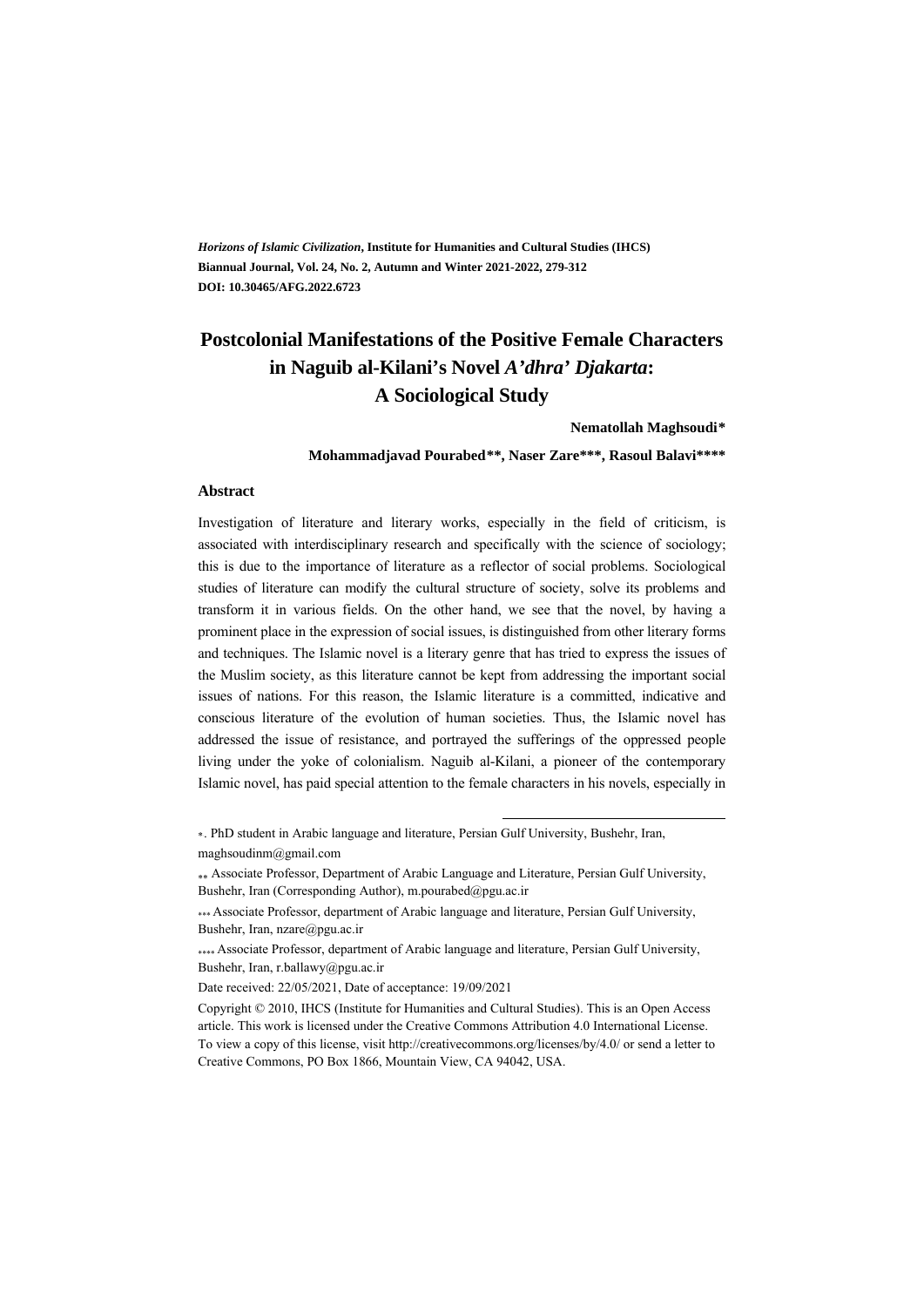the novel A'dhra' Djakarta, and as a Muslim novelist, he has used most examples of female characters in his novels to emphasize on the role and attitude of women regarding the issue of resistance. This article, using a descriptive-analytical method and based on the sociological analysis of the novel, addresses the positive aspects of female character in the novel A'dhra' Djakarta and indicates that Naguib al-Kilani focuses on three aspects of the female character, that of heroism, resistance and martyrdom, and portrays a sublime status of Muslim women to encourage people of the colonized countries to face the enemy.

The field of post-colonial theory relates to a specific historical period that followed the demise of colonialism, or the period that followed the political independence obtained by countries that were under foreign colonialism. This theory uses a variety of modern critical approaches, including the renaissance of cultural studies and feminist studies. It benefits from all critical approaches, especially post-structuralism and postmodernism. The term post-colonialism came with the publication of Edward Said's book Orientalism. The French writer Madame de Stael was the first to point out the importance of the relationship between literature and society, and between literature and politics. The issue of ideology is another topic that Goldman refers to in his research on the sociology of literature, as he sees that the creator of literary works is not only their author, but is also the ideology belonging to a particular social class.

In this article, we have focused on two topics related to the novel A'dhra' Jakarta. The first topic is related to the study of the features of positive characters in the novel, including the heroine of the novel "Fatima", and her political and revolutionary activities, and other feminist personalities participating in this jihad, and to shed light on the features of these novelists, we analyze their most important social and political activities, which continue their struggle until the last moment of life to achieve complete freedom for their homeland and people. The second topic concerns the effects of post-colonialism.

Al-Kilani was interested in the issue of resistance, as a distinguished literature, and he dealt with it in the novel A'dhra' Jakarta from two sides. The first is drawing the features of feminist personalities, and focusing on the important position of women in Islamic society, which is the participation of women in the most important social issues and in the fate of their homeland and future, and Islamic literature confirms it in various areas of peoples' lives. The second is to express the effects of communist colonialism on the different levels of Indonesian society. In his novel, al-Kilani was concerned with the issue of complete equality of women and men and their social and political rights, and the nature of communism, its ideological goals, and its opportunist policies that oppose Islamic teachings. On the other hand, he used the figure of Fatima, as a militant woman whose Islamic features the author has employed to express his beliefs about the functions of women in their social life and to emphasize the extent of their importance in the resistance and steadfastness in the face of manifestations of colonialism and injustice. Al-Kilani has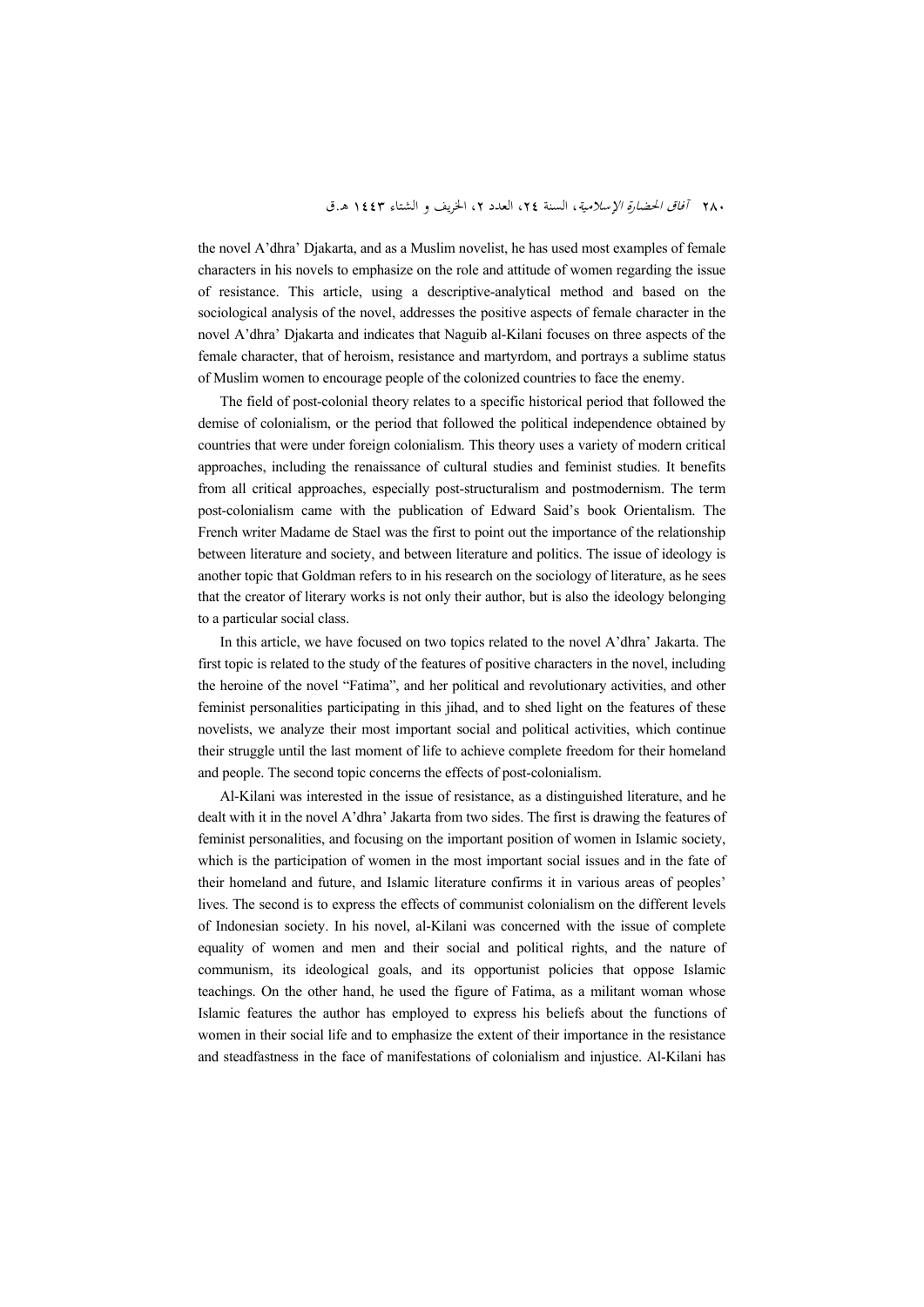#### تجليات ما بعد الاستعمار المتمثّلة ... (نعمتالله مقصودي وآخرون) ٢٨١

benefited from the method of preaching and guidance in the sayings of this female character, and he has used her Islamic features and portrayed them in his novels to emphasize the role of women in global revolutions, and he has wanted to say that the role of women in the resistance movement is no less than that of men. According to his Islamic ideology and his revolutionary beliefs, he has wanted, through the features of these positive personalities, to point out two things: first, that revolutions around the world are proceeding on one line, which is the union of the different classes of people; and second, that women can do great things and help men to continue the path towards freedom and high goals.

**Keywords:** Resistance literature, Postcolonialism, Woman, A'dhra' Djakarta, Kilani.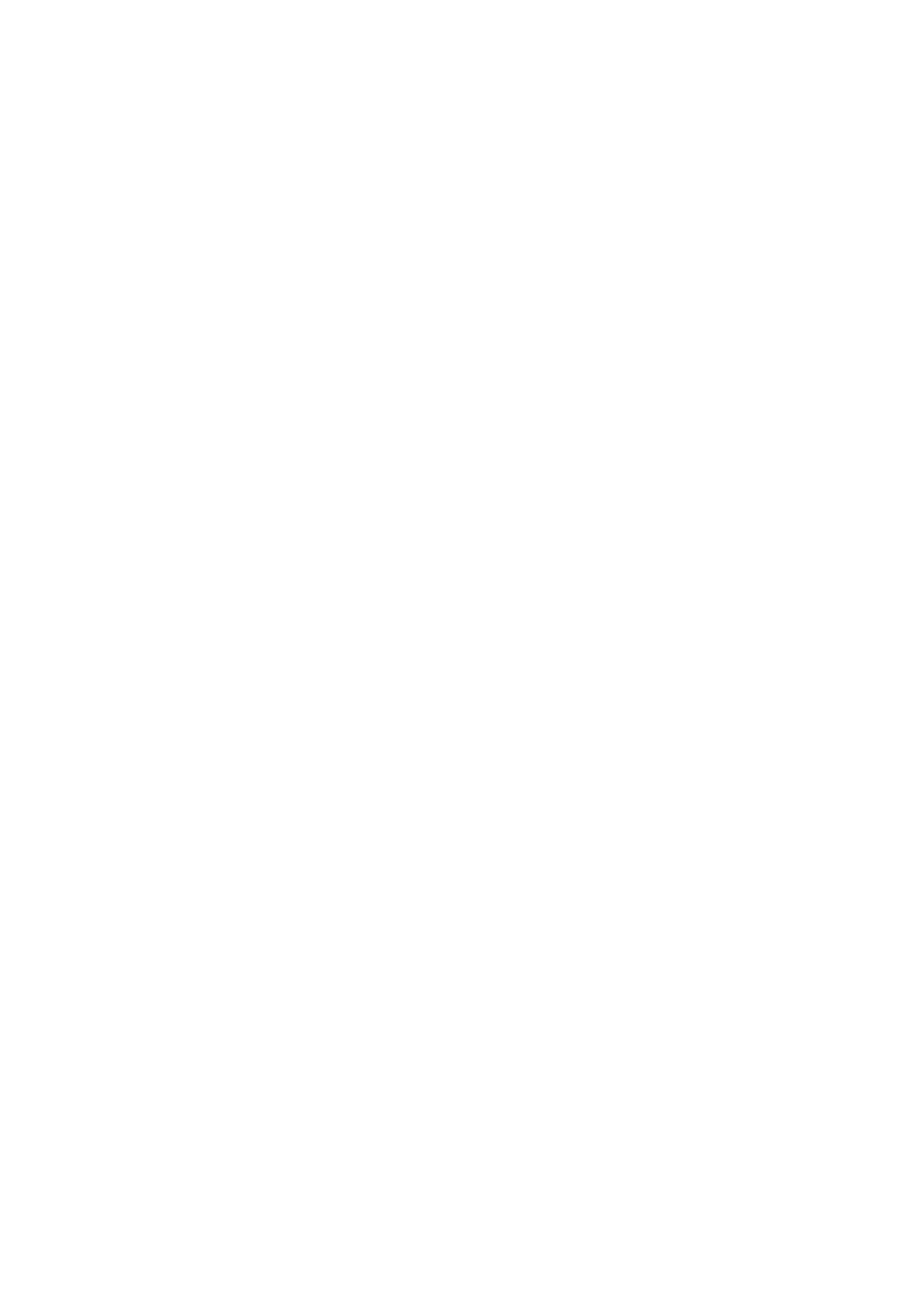آفاق الحضارة الإسلامية، أكاديمية العلوم الإنسانية والدراسات الثقافية بحلة علميّة نصف سنويّة (مقالة علميّة محكّمة)، السنة ٢٤، العدد ٢، الخريف و الشتاء ٤٤٣ هـ.ق، ٢٧٩–٣١٢<br>مجلة علميّة نصف سنويّة (مقالة علميّة محكّمة)، السنة ٢٤، العدد ٢، الخريف و الشتاء ٤٤٣ هـ.ق، ٢٧٩–٣١٢

# **تجليات ما بعد الاستعمار المتمث ّلة بالشخصيات النسوية الإيجابية في رواية عذراء جاکرتا (دراسة اجتماعية)**

‡ \* **نعمتاالله مقصودي**

، **ناصر زارع** \*\* **محمدجواد پورعابد** \*\*\*\* ، **رسول بلاوي** \*\*\*

**الملخص**

ّـــة في مجـــال النقـــد، قـــد واكبـــت ّـــة، وخاص إن الدراســـة حـــول الأدب والآثـــار الأدبي ّ ـة الآثـار ّ ّـة علـم الاجتمـاع؛ وذلـك لأهمي ّ بين الفـروع المختلفـة وخاص الدراسات التي تتم ّــة ّــة، فبإمكــان الدراســات الأدبي ّــة بوصــفها مــرآة لانعكــاس المشــاكل الاجتماعي الأدبي ّ الاجتماعي مشــاكله وتطــويره في مختلــف ّــة إصــلاح البنــاء الثقــ افي للمجتمــع، وحــل ًعلـى ً بالغـا ة قـد أولـت اهتمامـا ّ أن الروايـة الإسـلامي اجملـالات. وđـذا السـياق، نلاحـظ ّ ّرات الـتي تطـرأ علـى اجملـالات المختلفـة للمجتمـع الإسـلامي، تصـوير القضـايا والتطـو َّزة ل ّ ومنها الاستعمار والاحتلال. ونظرا ة المرأة في الروايـة، ّ فـإن ً إلى المكانة المتمي شخصي

.

<sup>\*</sup> طالب الدكتوراه في فرع اللغة العربية وآدابما بجامعة خليج فارس، بوشهر، إيران، maghsoudinm@gmail.com \*\* أستاذ مشارك في قسم اللغة العربية وآداđا بجامعة خليج فارس، بوشهر، إيران (الكاتب المسؤول)، m.pourabed@pgu.ac.ir

<sup>\*\*\*</sup> أستاذ مشارك في قسم اللغة العربية وآداđا بجامعة خليج فارس،بوشهر، إيران، ir.ac.pgu@nzare \*\*\*\* أستاذ مشارك في قسم اللغة العربية وآدابما بجامعة خليج فارس، بوشهر، إيران، r.ballawy@pgu.ac.ir تاريخ الوصول: ،1400/03/01 تاريخ القبول: 1400/06/28

Copyright © 2018, IHCS (Institute for Humanities and Cultural Studies). This is an Open Access article distributed under the terms of the Creative Commons Attribution 4.0 International, which permits others to download this work, share it with others and Adapt the material for any purpose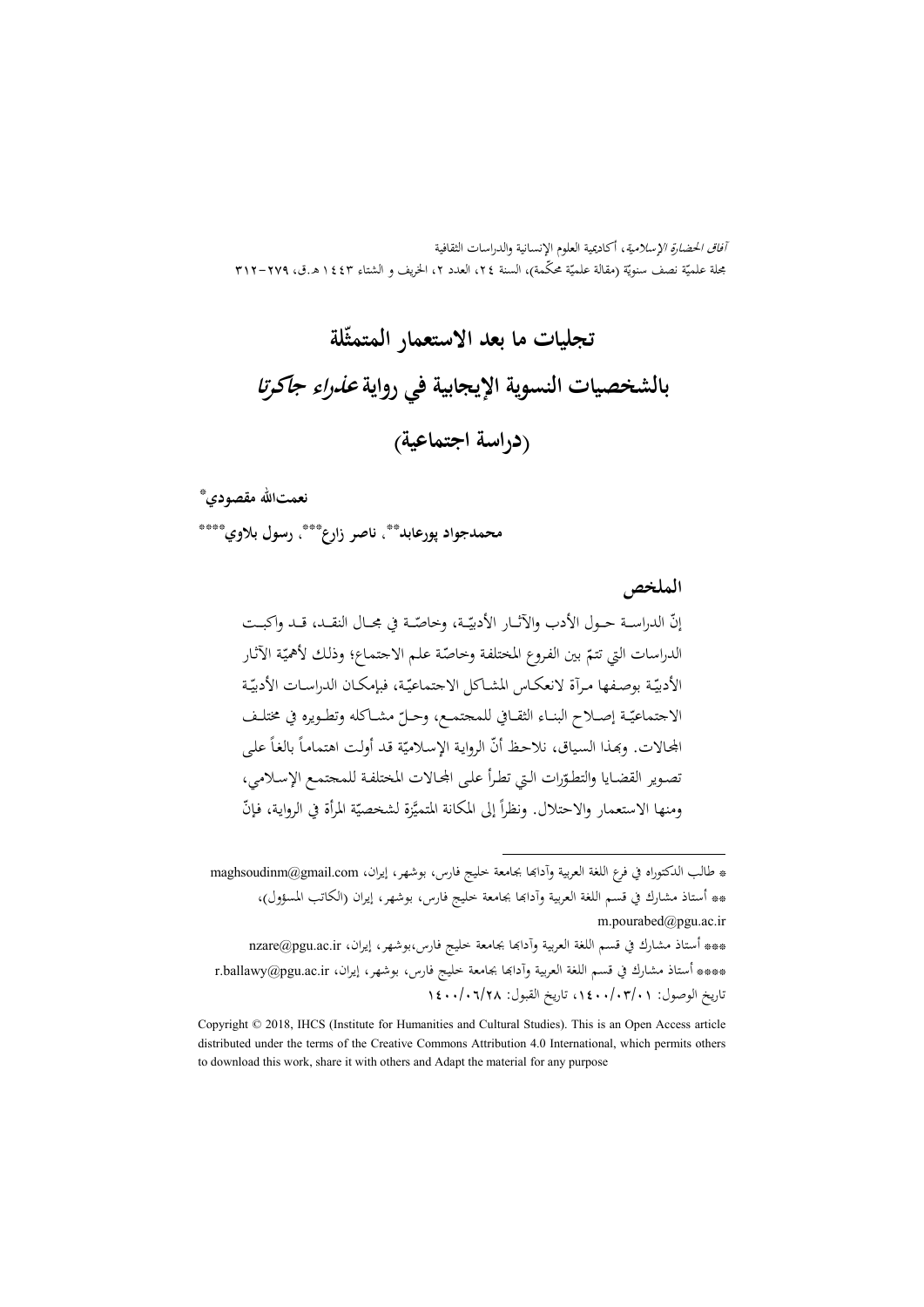التحليل الاجتماعي لأهـمّ تأثيرات المقاومـة علـى الشخصيّات النسـائية الإيجابيـة في روايـة *عــذراء جاكرتـا*،وذلـك في ظـلّ الاستعمار والمقاومـة، مـن أهـمّ أهـداف هـذا<br>. البحث ويدلّ على أهميّته. إنّنا في إطار الدراسة الاجتماعية للنمـاذج المتعلّقة بأدب المقاومـة، والـتي قـد تجلّـت في روايـة *عـذراء جـاكرتـا* للكـيلاني، قـد قمنـا بتحليـل العلاقـة بــين القضــايا الاجتماعيــة للمجتمــع، ومنهــا الاحــتلال والاســتعمار، وبــين ملامــح الشخصيّات النسويّة في هـذه الروايـة، وحاولنـا أن نبـيّن موقف المؤلّف مـن موضـوع الاسـتعمار والاحـتلال في مجتمـع إسـلامي، ونشـرح آراءه حـول دور المـرأة في مواجهـة هــذه القضـيّة. وظهـر مـن حــلال البحــث في ضـوء المنهج الوصـفي التحليلـي، أنّ الكيلاني قـد رڭـز كثـيراً علـي رسـم الشخصـيّات النسـوية الإيجابيـة في هــذه الروايـة، وذلـك بـالتركيز علـى ثـلاث صـور للمـرأة وهـي المناضـلة، والصـامدة والشـهيدة، وذلـك لرسـم آثـار الاستعمار الشيوعي علـى الجتمـع الإندونيسـى مـن جانب، ولتحريض أبناء البلاد المستعمرة في مواجهة العدو من جانب آخر.

**الكلمــات الرئيســة:** الدراســة الاجتماعيــة، مــا بعــد الاســتعمار، المقاومــة، المــرأة، عذراء جاكرتا، الكيلاني.

# **المقدمة ّ .**1

ًعلــى محــورين، المحــور الفــردي، وهــذا شــأن الأدب ّ العصــور،كــان مرتكــزا إن الأدب وعلــى مــر ّ الرومانسي الذي كـان منصبّاً على هموم الأديب ومشاعره؛ فماكـان يهتمّ الأديب الرومانسي بقضايا شعبه ومجتمعه، بقدر اهتمامه بمشاعره وأماله. أمّا المحور الثاني فهو المحور الاجتماعي الذي تبلور في الأدب الواقعي، وهو كان يحمل في طيّاته الموضوعات الاجتماعيّة والقضايا التي نتعلّــق بـالإرادة الجماعيّـة. وبالتـالي، نـرى أنّ كثـيراً مـن المنــاهـج النقديّـة الـتي تـروم معـنى الـنصّ وحقيقتــه الضــائعة بــين مفرداتــه لم تســتطع الوصــول إلى هــذه الحقيقــة بمَعــزل عــن الســياق الاجتماعي للنصّ؛ لأنّ النصّ لا يمكن عزله عن بيئته ومجتمعه. لذلك، لا بدّ من إعادة النصّ إلى سياقه الاجتمـاعي ودراسـته مـن خلالـه، ويكـون ذلـك بـالتّركيز علـى بنيتـه اللغويـة، بقـدر الاهتمام بسياقه الاجتماعي الخارجي (بوالكعيبات، :2010 4).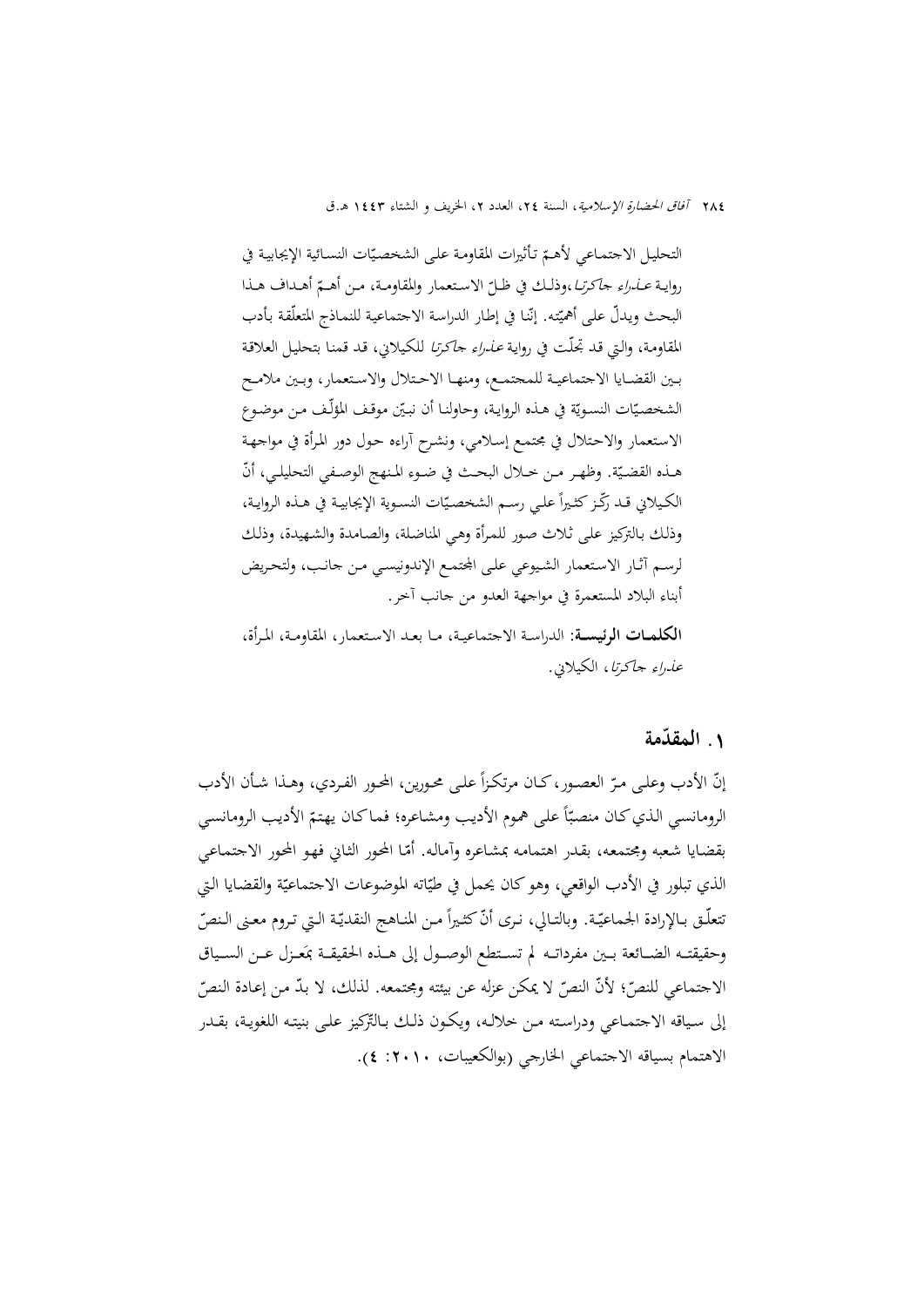تجليات ما بعد الاستعمار المتمثّلة ... (نعمتالله مقصودي وآخرون) ٢٨٥

إنّ الدراسات النقديّة الجديدة اختارت في بحوثها منهجاً اجتماعيّاً، وهـو منهج يربط بين الأدب والجتمـع في طبقاتـه المختلفـة، ويعبّر عـن طموحـات أبنـاء الشـعوب المختلفـة ويرسـم مـا يعتمل في ضمائرهم حول القضايا الهامّة للمحتمع. وإنّ الرواية قد أولت عناية خاصّة بالقضايا الجماعيّـة، بعـد مـا واجهـت تلـك الـتي ذات أهميّـة كثـيرة في حيـاة الشـعوب، فأصبحت طاقـة سياسية واجتماعيّة هامّة تعبّر عن روح الأمة وأزماقما وطموحاتّما، رغم أنَّما في البدايـة كـان موضــوعها يــدور حــول الأســاطير والمغــامرات. ونلاحــظ نفـس هــذا التغيــير في الروايــة العربيّــة، فقامت بالتعبير عن المشاكل الفكريّة والسياسية والاجتماعيّة في المحتمع الإسلامي. و«نظراً لما عاناه الوطن العربي في مجمله من افتقـاد الحريّات السياسيّة، الفرديّة منهـا والاجتماعيّة في مختلف<br>-الأصعدة، فقد ظهرت الاتجاهات السياسيّة والاحتماعيّة من خلال الفنّ الروائي وعبّرت الرواية عن القضايا والأزمات والطموحات الاجتماعيّة والسياسيّة في الضمير العربي والتي لم تمكّن من نناولها بحرّية كاملة في الكتابات المباشرة، منهـا العدالـة الاجتماعيّة وأزمـة الحرّية في الوطن العربي والمقاومة الوطنية ضدّ الاستعمار القديم والجديد)) (عطيّة، ١٩٨١: ١٢).

إنّ الروائـي نجيـب الكـيلاني مـن الـرواة الإسـلاميّين الـذين اتخـذوا مـن أدبحـم مـرآة تعكس  $\overline{a}$ القضايا الإسلاميّة الهامّـة وقـاموا بتأليف روايـات تجسّد طموحـات الشعوب المسلمة وأحيانـاً تعبّر عـن آمـالهم وأحـزانهم تحت قيود الاستعمار والاحتلال. رواية *عـذراءِ جـاكرتـا مـ*ن روايـات الكيلاني الإسلاميّة التي تصوّر ما عاناه الشعب الإندونيسي في بلادهـم بعد مـا احتلّهـا الحزب<br>. الشــيوعي. فهــذا نجيــب الكـيلاني قــد ركّــز اهتمامــه في روايتــه هــذه علــي الشخصـيّة؛ لأنّ الشخصـيّة «مصـدر إمتـاع وتشـويق في القصّـة، وذلـك للميـل الطبيعـي عنـد كـلّ إنسـان إلى التحليل النفسي ودراسة الشخصيّة، وللمتعة الخالدة التي تتوقّف في الأكثر على كشوف رائعة في مجـال العقـل الإنســاني. عــلاوة علــى ذلـك، هنــاك أواصـر تنعقــد بــين القــارئ والشخصـيّة الروائية، حيث إنّه يتعاطف معها ومال إليها أحياناً ويرى فيها بعض الصفات التي تشترك فيها مع نفرٍ من الشخصيّات التي يعرفها أو يلتقي بماكلّ يوم» (نجم، ١٩٦٦: ٤٩–٥٣).

امّا أهميّة هـذا البحث فهي كـامنة في تحليل ملامـح شخصـيّة المرأة التي نراهـا بـارزةً في رواية<br>. *عذراء حاكرتا* لنحيب الكيلاني، وأنّه قد أولى اهتماماً بالغاً لها، وأتى بنماذج متنوّعة منها في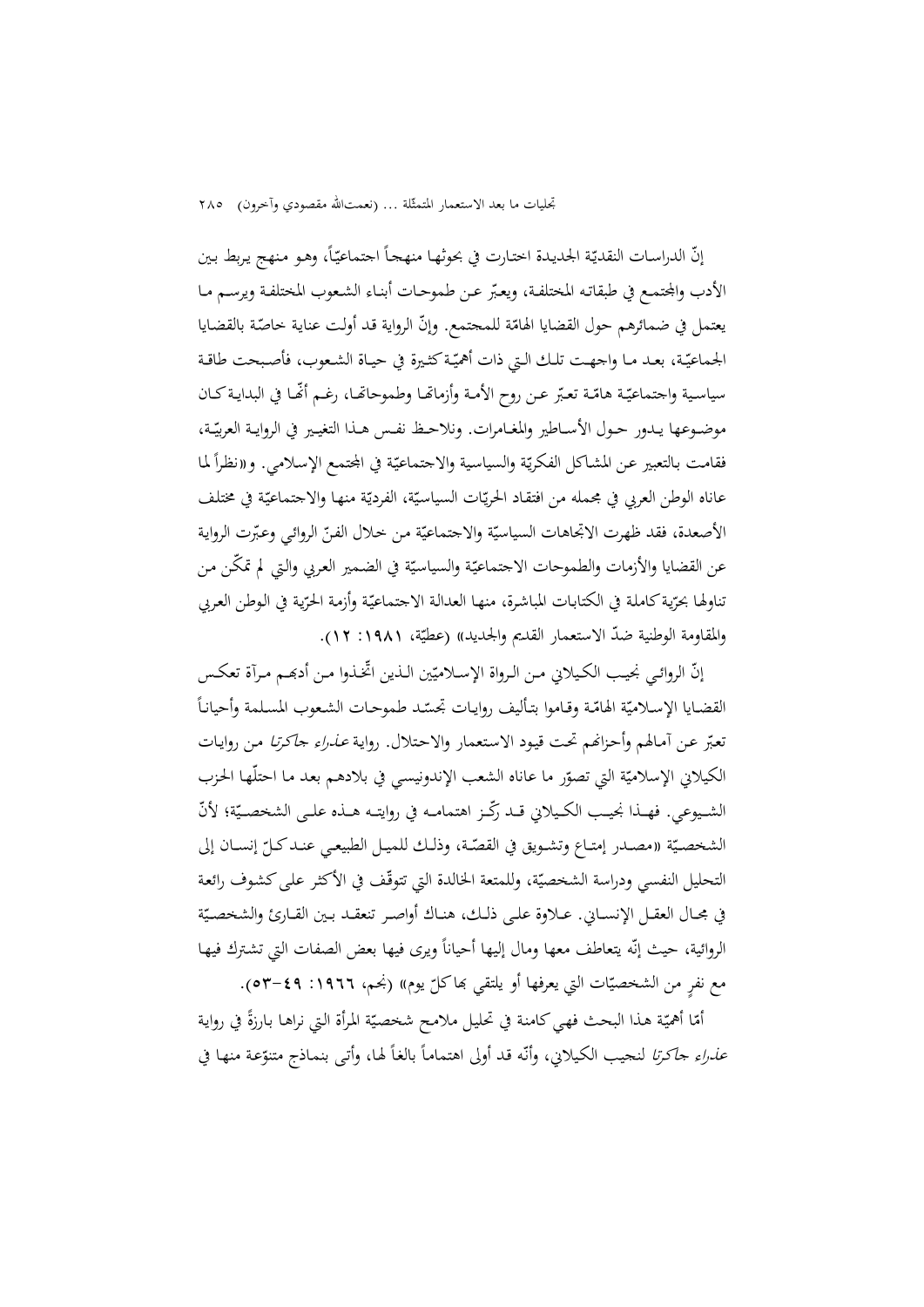هذه الرواية، وذلك يرتبط بموقف الكيلاني من قضايا مجتمعه وشعبه، وبأنّه أديب واقعي يريد الإشارة إلى العلاقة المباشرة بين أدبه والقضايا الوطنيّة. إنّ هدفنا في هذا البحث دراسة الأبعاد الاجتماعيـة لانعكـاس موضـوعة المقاومـة علـى الشخصـيّات النسـوية الإيجابيـة لروايـة عــذراء جاكرتا، وذلك في ظلّ قضيّة الاستعمار والاحتلال.

> ن إنّنا في هذا البحث نريد الإجابة عن هذين السؤالين:

1- ما هي الملامح التي قد رسمهـا الكيلاني للشخصيات النسوية الإيجابية في رواية *عـذراء* جاكرتا بعد الاحتلال الشيوعي؟

-2 ما هـو غـرض الكـيلاني مـن بيـان آثـار الاسـتعمار الشـيوعي علـى الشخصـيات النسـوية الإيجابية في رواية عذراء جاكرتا؟

عسى المؤلّف الروائي أن يُلفت الانتباه إلى أهمّ الملامح الاجتماعية للمرأة، وهي التي أكثر<br>-ارتباطاً بقضيّة المقاومة بوصفها موضوعاً احتماعياً ما زالت تؤثّر كثيراً في المحتمعات البشرية.<br>. ومن المتوقّع أيضاً أن يختار الكيلاني الشخصيّة النسوية الإيجابية للإشارة إلى مدى تأثيرها في تشــحيع أبنــاء الشـعوب المسـتعمرة علــى الصــمود، والمثــابرة، ورفــض الانفعــال أمــام قضــيّة الاستعمار، وما فيها من المشاكل والصعوبات.

## **خلفي ّ** 1**.**1 **ة البحث**

البحوث الـتي قـد تناولـت آثـار الكـيلاني كثـيرة، أمّـا البحوث الـتي ارتكـزت علـى دراسـة بعـض الجوانب لشخصيّة المرأة، فمنها أطروحة دكتوراه تحمل عنوان *الأتّجاه الإنساني في روايات نجيب* الكــيلاني بجامعــة قاصــدي مربــاح في الجزائــر (2013م)، قــد قــام الباحــث، علــي محــدادي في أطروحتـه بدراسـة عـابرة لشخصـيّة فاطمـة في روايـة عـذراء حاكرتـا وهـي الـتي تقـاوم الشـيوعيّة بشــجاعة وصــرامة. هنــاك أطروحــة أخــرى بمرحلــة الــدكتوراه بجامعــة أبي بكــر بلقايــد في الجزائــر (٢٠١٥م)، للباحثـة جنــان فاطمــة الزهـراء عنوانهــا *أزمــة الحضــارة الإسـلامّية في روايــات نجيـ*ب ّ الكيلاني دراسة وصف <sup>ة</sup> ً <sup>ي</sup> وتناولـت ّة تحليلي ـا ّ ً خاص ّـت الباحثـة للمـرأة في أطروحتهـا فصـلا وقد اختص ميزات فاطمة، الشخصيّة الرئيسة للرواية. *الخطاب الإيـديولوجي في رواية عـذراء جاكرتا لن*جيب<br>ّ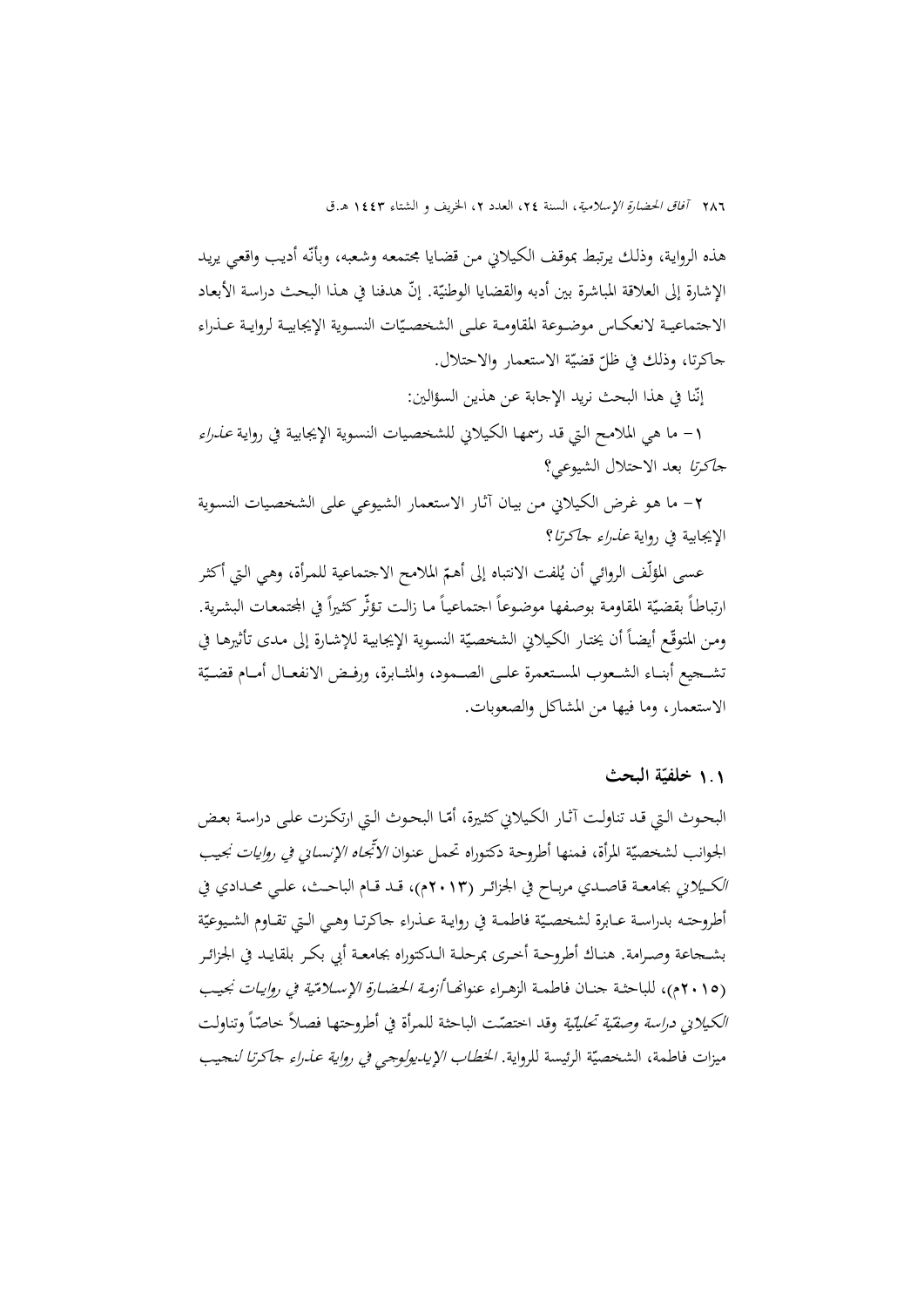تجليات ما بعد الاستعمار المتمثِّلة ... (نعمتالله مقصودي وآخرون) ٢٨٧

الكـيلاني هـو عنـوان رسـالة الماجسـتير للباحـث سـبع عبـدالقادر، بجامعـة محمـد خيضـر بسـكرة في الجزائر (٢٠١٥م)، وقد تطرّق الباحث بصورة عابرة في رسالته هذه إلى أنّ فاطمة شخصيّة تدافع<br>. عن وطنها مستلهمة بالمبادئ الإسلاميّة وتتحمّل أنواع التعذيب والمصائب في هذا السبيل.

كما قـام صـلاح الـدين عبـدي وشـهلا زمـاني بدراسة شخصيّة المرأة في العـدد الثالـث لمحلة زن در فرهنگ و هنر (1390ش)، في مقـال عنوانـه شخصـيتپردازی زن در ادبيـات داسـتانی نجيب كيلاني و بررسي موردي سه رمـان ليـالي تركستان، وعـذراء جـاكرتـا، وعـمالقـة الشـمال'. إنّ كــاتبي المقــال قــد تطرّقــا إلى ميـزات شخصـيّة بطلــة الروايــة فاطمــة الـتي تشــارك في قضــايا المجتمع، محتفظة بحجابها وملتزمة بالمبادئ الإسلاميّة. وإنّ الباحثة كبرى خسروي قد تناولت قضـيّة المـرأة ومنزلتهـا، وذلـك في العـدد الثـاني لمجلـة پژوهشiامـه زنـان (١٣٩٣ش)، وفي مقـال عنوانه بررسی و تبيين جايگاه زن در روايات نجيب الكيلانی''. ترى الباحثة أنّ الرحال، هم الأبطـال الحقيقيّن للروايـة، ولكـنّ فاطمـة لهـا حضـور ملحـوط بجانب شخصيّات الرجـال. إنّ ححاب فاطمة هي القضيّة التي تشير إليها الباحثة وتؤكّد أنّفا شخصيّة زكية استطاعت أن ترسم جهود المسلمات في مجال مناضلة الأعداء.

يبـدو لنـا ممّـا سبق ذكـره أنّ البحـوث الـتي تمّ إنجازهـا في مجـال قضـيّة المرأة في روايـة عـذراء جاكرتا انحصرت في إشارة عابرة إلى شخصيّة بطلة الرواية فاطمة ودورها في استمرار المناضلة ضدّ الأعداء. ولم يخصّص الباحثون بحثاً لتبيين الجوانب المتنوّعة للنمـاذج النسـويّة الأخرى في الروايـة.أمّا في هــذا البحـث فيـتـمّ التركيـز وعلـى التحليـل الاجتمــاعي لمظـاهر انعكـاس قضـيّة الاستعمار على مواصفات النمـاذج الأخرى للشخصيّات النسوية الإيجابيـة في روايـة عـذراء جاكرتا،وذلك عند مواجهة الاستعمار والاحتلال، والمقاومة أمامهما.

# **.**2 **الإطار النظري للبحث**

**ما بعد الكولونيالي Postcolonialism (ّ** 1**.**2 **نظرية ما بعد الاستعمار ( ة** إنّ مجـال نظرية مـا بعـد الاستعمار يتعلّـق بــ«فترة تاريخية معيّنة أعقبت زوال الاستعمار، أو الفترة الـتي أعقبت الاستقلال السياسى الذي حصلت عليه الـدول الـتي كـانت واقعة تحت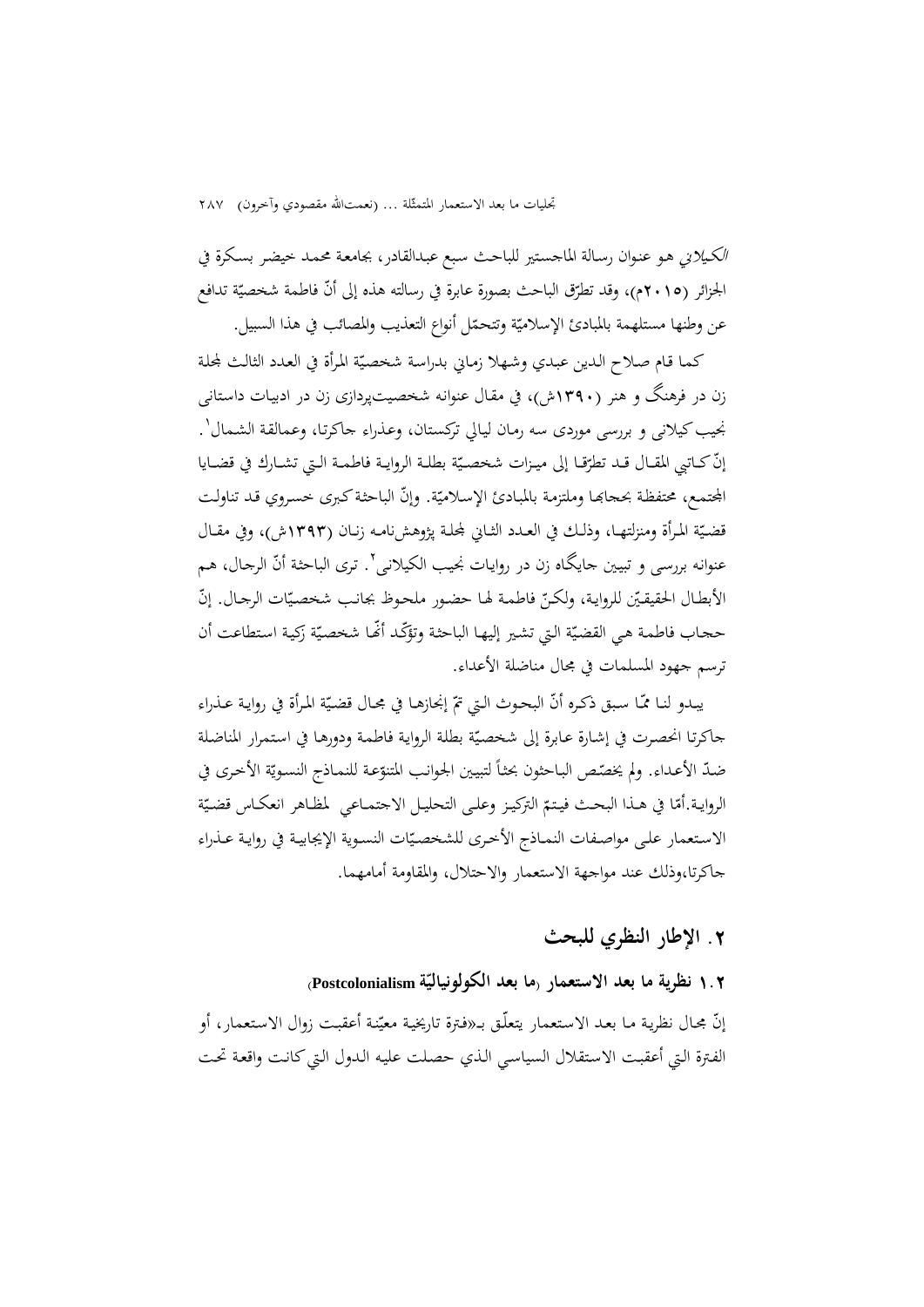وطـــأة الاســـتعمار الأجنــــي، والـــذي مـــنح أبناءهــــا فرصــــة الــتحكّـم في مقــــدراقا» (راغب، ٢٠٠٣: ٥٤٨). وكما يرى عبـاس يوسـف الحدّاد، مصـطلح مـا بعـد الكولونياليّة « ضــع جملموعــة الاســتراجيات النقديــة الــتي اســتخدمت في دراســة الثقافــة بمــا فيهــا الأدب ُ و والسياسـة والتـاريخ، وذلـك في المسـتعمرات الـتي خضـعت للإمبراطوريـات الأوروبيـة وعلاقاēـا ببقيّة العالم، ويمكن لنا أن ندرك من دلالات مصطلح ما بعد الكولونياليّة أنّه يعني الكتابة التي بدأت منذ الغزو الاستعماري حتّى اليوم في الثقافات التي عانت من الغزو الأمبريالي،  $\overline{a}$ وكــذلك الكتابــة الــتي انطلقــت في أعقــاب المرحلــة الاســتعمارية وبدايــة الاســتقلال، وأيضــا الكتابـة المناهضـة للاسـتعمار، والـتي تقـف في مقابـل الكتابـات الـتي تواطـأت مـع الاسـتعمار ومشروعه» (الحدّاد، ۲۰۰۱: ۳۰).

هـذه النظريـة تسـتخدم ضـروباً متنوّعـاً مـن المنـاهـج النقديـة الحديثـة وتشـتمل علـى «نحضـة الدراسـات الثقافيـة (Cultural studies) والدراسـات النسـوية (Feminist studies) وتستفيد مـن جميع المناهج النقدية خاصّة ما بعد البنيوية ومـا بعد الحداثـة» (المصدر نفسـه: ٣٢). إنّ اقتران<br>-هذا المصطلح بـ«ما بعد» تمثّل «فلسفة، وأيديولوجية، وفكراً فيه اختلاف عمّاكان في المرحلة السابقة» (سليمان، ٢٠٠٤، ٨٦، أمّا دراسة آثار الحياة الاجتماعية، والثقافية، والاقتصادية والسياسية بشكل جليّ على الأمم التي وقعت تحت السيطرة الاستعمارية، فهي من الأمور<br>-الــتي يوفّرهـــا الأدب، ومنهـــا «الطــرق الأكثــر أهمّيــة، والــتي تعكــس هــذا التــأثير المســتتر» (المصدر نفسه، ٨٩). فمن أجل ذلك، إنّ متابعة تأثير تجربة الاستعمار في الميادين السياسية والاقتصــادية أســهل مــن دراســة تــأثير الاســتعمار علــى الأطــر الإدراكيــة، والــتي تتعلّــق بــوعي الشـعوب المعاصـرة. فيـوفّر الأدب «واحـداً مـن أبـرز الحقـول الـتي تشــهد التعبـير عـن تلـك الإدراكـات الجديدة، كما تندغم في نسيج الحياة اليومية، وتتحوّل إلى ديناميّات ورموز جبّارة غائرة في العمق» (حديدي، 1993م: 81).

إنّ موضوع ما بعد الكولونياليّة وإطاره وأنواعه أصبح فرعاً نقدياً حدّياً يقوم بتحليل نتائج الاستعمار علـى هويّـات أبنـاء الشـعوب المستعمَرة، حيـث «يعيشـون حالـة مـن الانفصـام والاغتراب الذاتي والابتعاد عن الواقع، والسير في عـالم الأوهـام والخيـالات، وقـد تطـرّق أدب مـا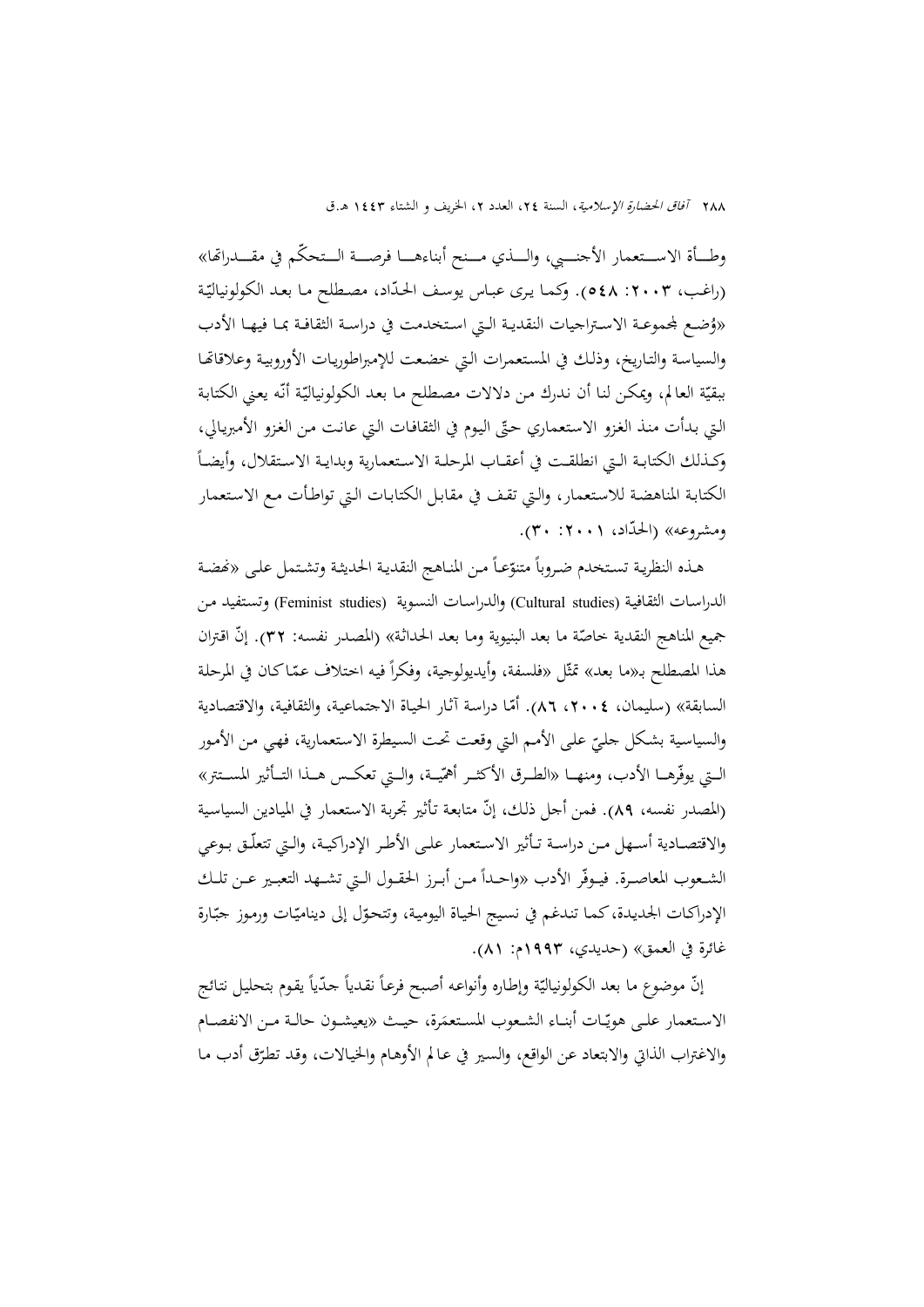بعـد الكولونيـالي، خـاصّـة الروائـي منـه، لقضـيّة الهويّـة والصـراع النفسـي بشـكل أوسـع، إذ تُعـدّ إشكالية الهويّة وقضاياها الشائكة كحدلية الأنا والآخر المتمثّلة بـ (الشرق والغرب)، من أهـمّ مفاهيم النقد مـا بعـد الكولونيـالي» (ميرزايـي والآخرون، ١٣٩٧: ٨٥). ويمكـن القول أيضـاً إنّ مصطلح مـا بعـد الكولونياليّـة جـاء مـع صـدور كتـاب /Y ستشـ*راق* لـإدوارد سعيد، حيـث المؤلّف يشـير في كتابـه هـذا إلى «أنّـه لـيس ثمـة شكل أو نشـاط عقلـي وثقـافي بـرئ مـن الصـلة الوثيقـة بتراتــب الســلطة، الأمــر الــذي يكشــف عــن التواطــؤ بــين أشــكال التمثيــل الأدبي والســلطة الكولونياليّـة، ويوضّـح أنّـ كـل فـرع مـن فـروع العلـوم الطبيعيـة أو الإنسـانية لـيس ذا صـلة وثيقـة بالهيمنـة السياسـية لأوروبـا مـن خـلال الغـزو الاسـتعماري والسـيطرة فحسـب، بـل هـو جـزء لا يتجزّأ منها» (نِلووف وآخرون، ٢٠٠٥: ٣٣٩). إضافة على إدوارد سعيد بوصفه أوّل منظّر قـد أشــار إلى المفــاهيم الرئيســة لنظريّـة مــا بعـد الاسـتعمار، فـيمكن لنــا الإشــارة إلى «فـرانس فـانون، وإسبيواك، وهـومي بابـا، والـذين بيّنـوا في آرائهـم المبـادئ الأساسية لهـذا الفـرع النقـدي، ومنها الاستشراق(Orientalism) ومحوريّة أوروبّا (Eurocentericism) والعنصريّة (Racism)، والآخَ (Other) »(صـالح بـك وآخرون، ١٣٩٨: ٦٣). أمّا قضيّة المقاومة الوطنية التي تُشـاهَد كموضـوعة محوريّـة في بعـض الروايــات العربيــة، فـتُمكن دراسـتها مــن منظـار الأدب مــا بعــد الكولونيـالي؛ لأنّ المقاومـة تُعَدّ مـن الموضـوعات الـتي تـرتبط مباشـرة وغيرمباشـرة بـالوعي الشـعبي، والذي قد أكّد عليه النقد ما بعد الكولونيالي، وذلك بوصفه إيديولوجية غالبة في الأدب الشعبي والآثار الأدبية التي تمّ تأليفها في هذا المحال، من الشعر، والقصّة القصيرة، والمسرحية، والرواية.

## 2**.**2 **النظرية النقدية الاجتماعية**

منـذ بدايـة القـرن التاسـع عشـر، ظهـرت نظريّتـان أدبيّتـان مختلفتـان، وإن لم تكونـا متعارضـتين:<br>. الرومانسيّة التي ترى العمل الأدبي في شكله ومضمونه عبارة عن تعبير عن الذات لدى الفنّان، والواقعيّة الـتي تعتبر العمـل الأدبي تعبيراً عـن المجتمـع. وتُعـدّ الأديبـة الفرنسـيّة مـادام دي سـتال (de Stael) أوّل مــن نبّــه إلى أهمّيّــة العلاقــة بــين الأدب والجحتمــع، وبــين الأدب والسياســة.<br>-(راغب، ٢٠٠٣: ٣٢٢). كـارل مـاركس (Karl Henrich Marx) هـو الـذي قـام بعرض نظريّة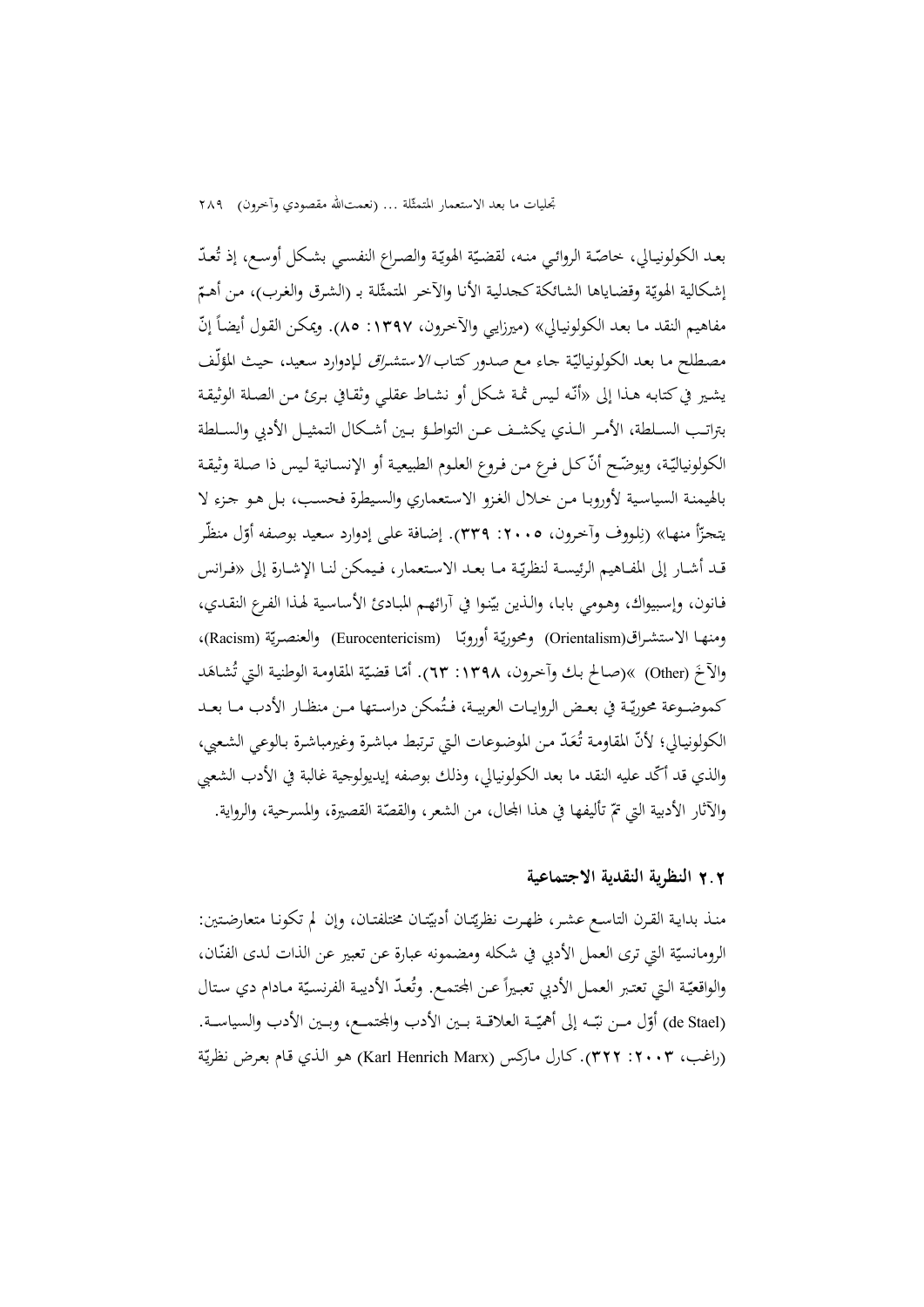حـول العلاقــة بــين الأدب والمجتمــع، حيــث «أعطــى تفســيراً موضــوعيّاً للعلاقــة بــين الأدب<br>-والمجتمـع، وعـيّن لهـا موضـوعاً داخـل العلـوم الاجتماعيّـة، واعتـبر أنّ الأدب واقعـة اجتماعيّـة ناريخيّة نسبيّة، وأنّ الكاتب يعبّر في أعماقه عن وحهة نظر الطبقة التي ينتمي إليها بوعي أو بغـير وعــي» (حجــازي، ٢٠٠٤: ٨٦). وبعــد ذلـك جــاء الناقــد الفرنســي إيبوليــت تــين (Hipolitte Taine) الذي بذل مجهوداً كبيراً في سبيل نشر النظرية السوسيولوجيّة في الأدب. هــو درس ظــاهرة الفــنّ بصــفته عمليــة اجتماعيّــة ونــادى بــأنّ الفــنّ نتــاج مباشــر للقــوى الاجتماعيّــة. فــلا يمكــن اســتيعاب الفــنّ أو تذوّقــه أو تحليلــه بــدون إطــاره الاجتمــاعي. (راغب، ٢٠٠٣: ٣٢٣).

فمن هنا تشكلّت البحوث حول علم اجتماع الأدب كفرع جديد انصبّ اهتمامه على دراسة العلاقة بـين المحتمـع والأدب. انطلاقـاً مـن هـذا، يمكننـا أن نقـول أنّ الأدب بيـان لملامـح المجتمع الذي يقوم المؤلّف فيه بالتعبير عن تجربته واستنباطه من الحياة والحـوادث الـتي أحاطت بمـا. ويندرج علم احتماع الأدب في إطار النقد الأدبي ويُسمّى بالسوسيولوجيّة (Social Criticism).<br>-هـذا النقـد «ينـوي علـى إيجـاد العلاقـة بـين الأدب والمؤسّسـات الاجتماعيّـة، ويهـتمّ بالجوانـب الخارجيّة للأثر أكثر من الاعتناء بجوانبه الداخليّة والجماليّة» (بشيري، ١٣٩٣: ١٦)؛ لأنّه يرى أنّ للإلمام بالاعتقـادات والفنـون واللغـة والأسـاليب، يجب إدراك الإنسـان والمؤسّسـات ومـا وراء الاتِّحاهـات الاجتماعيّة بشكل دقيق وعلمي (دستغيب، ١٣٧٨: ٧٨). وفي هـذا المحال يجـدر بنـا أن نشـير إلى جهـود الفيلسـوف الجحريّ جـورج لوكـاتش (Georg Locacs) وتلميـذه لوسـيان غولــدمن (Goldman Lucien(وغيرهمــا مــن ّ المفكــرين والفلاســفة ّ والنقــاد الــذين اســتفادوا مــن النظريّـــات الأدبيّـــة الحديثـــة وفي مقــــدّمتها البنيويّـــة التوليديّــة (Genetic Structuralism) (راغب، ٢٠٠٣م: ٣٢٦). وعلى حدّ قول شميسـا «إنّ لوكـاتش مـن أكثـر المنتقـدين تـأثيراً في مجـال النقـد السياسـي أو الاجتمـاعي مـدى التـاريخ وأهميّته في كشـف العلاقـات بـين الروايـات<br>. الكبــيرة وشــؤون العصــر الاجتماعيّــة» (شميســا، ١٣٨٣: ٢٥٤). «جــورج لوكـــاتش لا يــؤمن بالنظرية القائلة: إنَّ الأدب مجرّد انعكاس للحقيقة الواقعيّة؛ ذلك لأنَّ الأدب في رأيه هـو معرفة تلك الحقيقـة)) (عـوض، ١٩٩٤: ٣٣). يؤكّـد يوسـف نـور عـوض علـى «أنّ نقطـة المفارقـة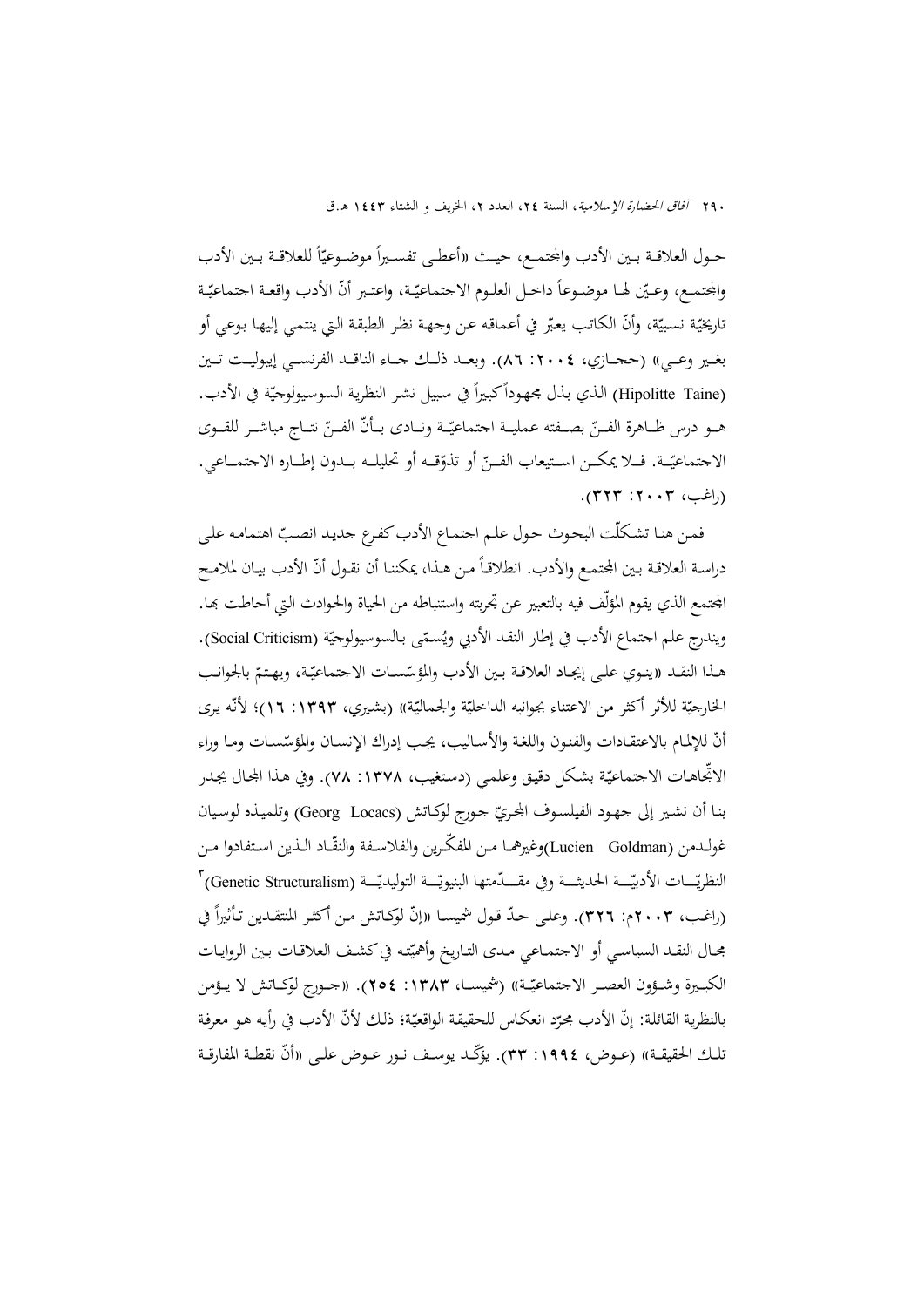تجليات ما بعد الاستعمار المتمثّلة ... (نعمتالله مقصودي وآخرون) ٢٩١

الرئيسـية بــين الشـكلانيّين ولوكــاتش تُكمــن في أنّ تطـوّر الأدب لا يكـون مسـتقلّا عـن عمليّـة التطوّر التاريخيّة التي يمرّ بما المجتمع بأسره» (المصدر نفسه: ٣٤).<br>.

إنّ جورج لوكاتش قام بتأليف كتاب نظرية الرواية في عـام ١٩٢٠م، وتناول في كتابه هـذا، أهـمّ الموضوعات المتعلّقة بالرواية وأكّد أنّ الرواية مبنيّة على الانفصال الخالد بين روح البطل وعالم الحقيقة وذلـك علـى خـلاف عـالم الحماسـة (عسـكري، :1386 53-52). مـن جانـب أخر، نرى لوسيان غولـدمان الـذي يعتقـد بعـدم التطـوّر للدراسـات الـتي تمّـت في مجـال علـم<br>-اجتمـاع الأدب، حيـث ليس للبحوث في هـذا المحال منهج علمـي مشـخّص. فوفقـاً لـذلك، كان في البحث الدائم عن فرضيّة تستطيع إيجاد علاقة هادفة بين الشكل الأدبي للرواية وأهـمّ الجوانب للحياة الاجتماعيّة التي يريد هذا الشكل أن يعبّر عنها. (المصدر نفسه، ٥٥).

إنّ قضيّة الإيديولوجيّـة موضـوع أخـر أشـار إليـه غولـدمان في بحوثـه حـول علــم اجتمــاع الأدب، إذ هــو يــرى أنّ خــالق الآثــار الأديّــة لــيس مؤلّفهــا فحســب، بــل خالقهــا هــو الإيديولوجيّة التي تنتمي إلى طبقة اجتماعيّة معيّنة، فـ«هـذه الأفكـار علـى الرغم مـن انتمائهـا إلى الكاتــب، فهــي بــذلك تجســيد لرؤيــة العــالم الخاصّــة بطبقــة الكاتــب أو جماعتــه)) (بركـــان، ٢٠٠٣: ٣٥). أمّـــا الأمــر الـــذي يلفـــت الانتبـــاه، فهــي العنايــة الخاصّـــة للدراســـة السوسيولوجيّة بالرواية؛ لأنّـ لها مكانة مرموقة بين الفنون الأدبيّة الأخرى وذلك يتعلّق بدورها في التعبير عـن ضـمير الشـعوب خـلال العصـور المختلفـة،كمـا يمكـن رصـد وضـع الأمّـة مـن خلالها. وهكـذا قامـت الروايـة العربيّـة بـالتعبير عـن المشـاكل الفكريّـة والسياسيّة والاجتماعيّـة. ونظراً لما عاناه الوطن العربي في مجمله من افتقاد الحريّات السياسيّة، الفرديّة منها والاجتماعيّة على درجات متفاوتة، فعبّرت الرواية العربيّة عن القضايا والأزمات والطموحات الاجتماعيّة والسياسيّة في الضمير العربي ولم يتمكّن من تناولها بحرّية كاملة في الكتابـات المباشـرة، منهـا العدالـة الاجتماعيّـة وأزمــة الحرّيـة في الـوطن العـربي والمقاومــة الوطنيّــة ضــدّ الاسـتعمار القــديم والجديد (عطيّة، ١٩٨١: ١٢).

بمكن لنـا القـول ممّـا سبق ذكـره أنّـ سوسيولوجيا الروايـة تُبـيّن لنـا علاقـة هـذا الجـنس الأدبي بالحياة الاجتماعيّة وبموقف المؤلّف من قضاياها، وتحمل في طيّاتها معرفة كيفيّة البيان لمشاكل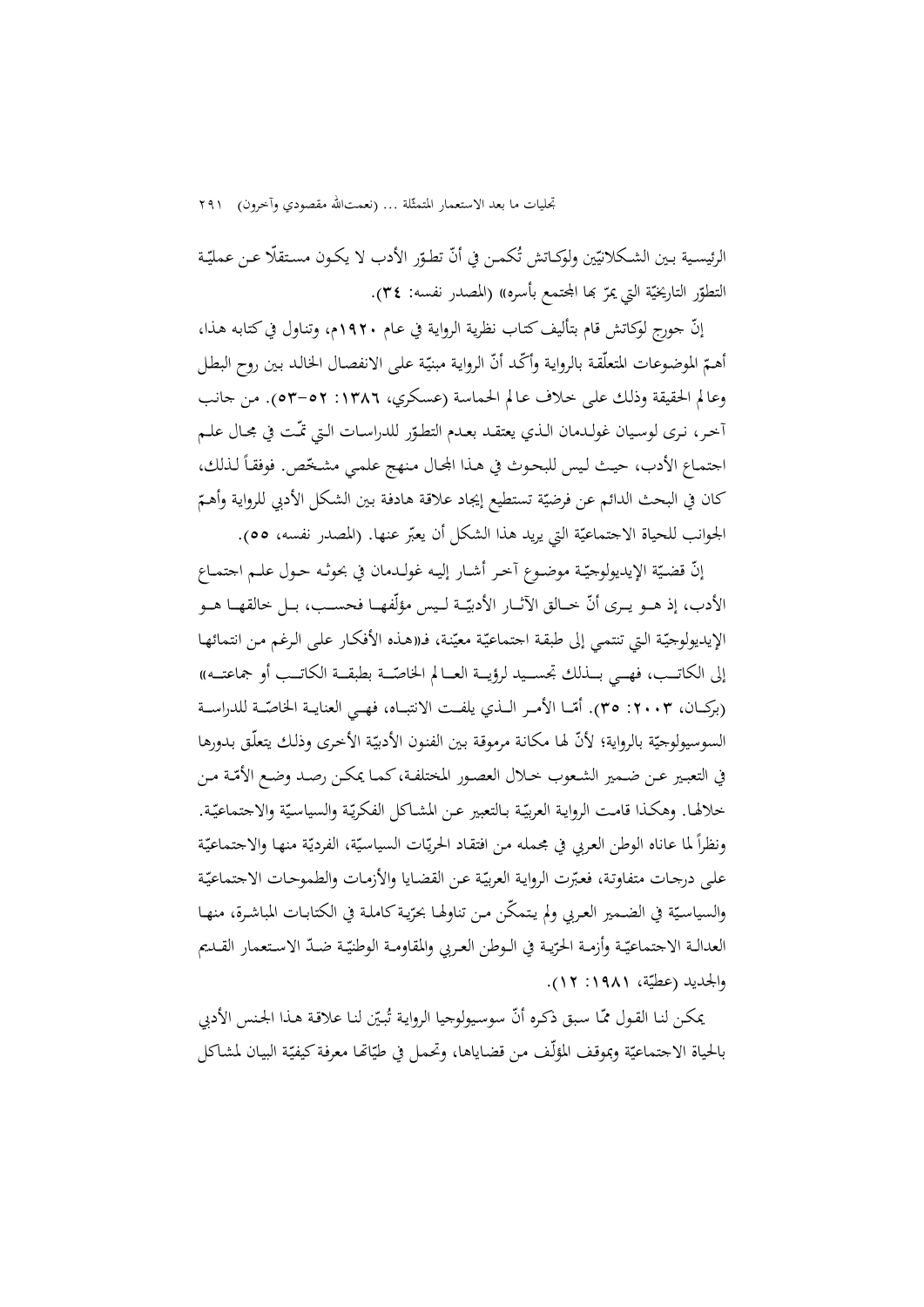الشعوب، وأزماتها الماضية والراهنة. كما قلنا سابقاً، إنّ الرواية العربيّة قد استخدمت إمكانيّاتها الفنيّـة للانتبـاه بأزمـة الحرّيـة الـتي تواجـه الـوطن العربي، ومـن خـلال شخصـيّات رواياتـه المتنوّعـة يعبّر عن خطورة هذه الأزمة في حياة العرب السياسيّة وعن أمالهم وطموحاتمم في تجـاوز هـذه الأزمة، فـ«أدانت أساليب القهر السياسي من خلال تصوير واقع الاضطهاد الذي سيطر علـى الحياة السياسيّة العربيّة، ومنعهـا من تناول أمور المجتمـع بالحرّية والديموقراطيّة» (المصدر نفسـه:<br>.  $.$ (17

أمّـا الـذي يهمّنـا في بحثنـا هـذا، فهو تحليـل القضـايا الاجتماعيّـة المتعلّقـة بـأدب المقاومـة في الروايـة الإسـلاميّة وذلـك بـالتركيز علـى نظريـة غولـدمان، والـذي يـرى أنّ الأثـر الأدبي لـيس إلّا انعكاساً للإيديولوجية الغالبة عند طبقة اجتماعية ينتمي إليها الأديب؛ لأننّا نرى أنّ الرواية الإسلاميّة، حسب ما نتوقّع منها في التعبير عن القضايا الاجتماعيّة، تمتلك إمكانيّات وأليّات متميّنة في تصـوير الإيـديولوجيا الحاكمـة للأمـم المستعمَرة وفي التعبـير عـن طموحـاتهم في بنـاء<br>. البلد على أيدي أبنائه، وذلك بعد ما ّ اتحدوا وبذلوا أثمن ما لديهم في هذا السبيل.

ومـن جانـب آخر نلاحـظ أنّ الروائـي المصـري نجيـب الكـيلاني قـد اسـتخدم نمـاذج مـن الشخصـيّات الإسـلاميّة –مـن رجـل وامـرأة– في رواياتـه، وبـذلك اسـتطاع أن يعـبّر عـن آرائـه ويتطلّـع إلى تحقّـق طموحاتـه تجـاه قضـيّة المقاومـة وذلـك عـبر التطـرّق إلى القضـايا الاجتماعيّـة đــدف تربيــة المقاومــة في بعــدها الاجتمــاعي؛ الأمــر الــذي ينشــده الروائــي في تأصــيله لثقافــة المقاومة. أمّا الشخصيّات النسويّة فنرى لها عند الكاتب اهتماماً بالغاً في عدّة رواياته بالقضايا التي تتعلّق بالمرأة ومكانتها في الفكر الإسلامي. إنّ قضيّة ححاب المرأة، وحضورها الفعّال في الجتمـع، والاهتمـام بأفكارهـا الـتي تتجلّـى في أقولهـا وأفعالهـا، والنشـاطات السياسـية، والثقافيـة، والاجتماعية وغيرها، تُعَدّ من أبرز القضايا النسوية التي تبرز في بعض الروايات للكيلاني.

فلذلك، قد انصبّ اهتمامنا في هذا المقال على الموضوعين المرتبطين برواية عـذراء جاكرتـا، أمّـا الموضوع الأوّل فيرتبط بدراسة ملامح الشخصيّات الإيجابية في الرواية، منهـا بطلةٌ الرواية "فاطمـة"، ونشـاطاقما السياسـية والثورويـة وشخصـيّاتٌ نسـوية أخـرى تشـارك في هـذا الجهـاد، ولنســلّط الضــوء علــى ملامــح هــذه الشخصــيّات الروائيــة، نقــوم بتحليــل أهـــمّ نشــاطاتّحنّ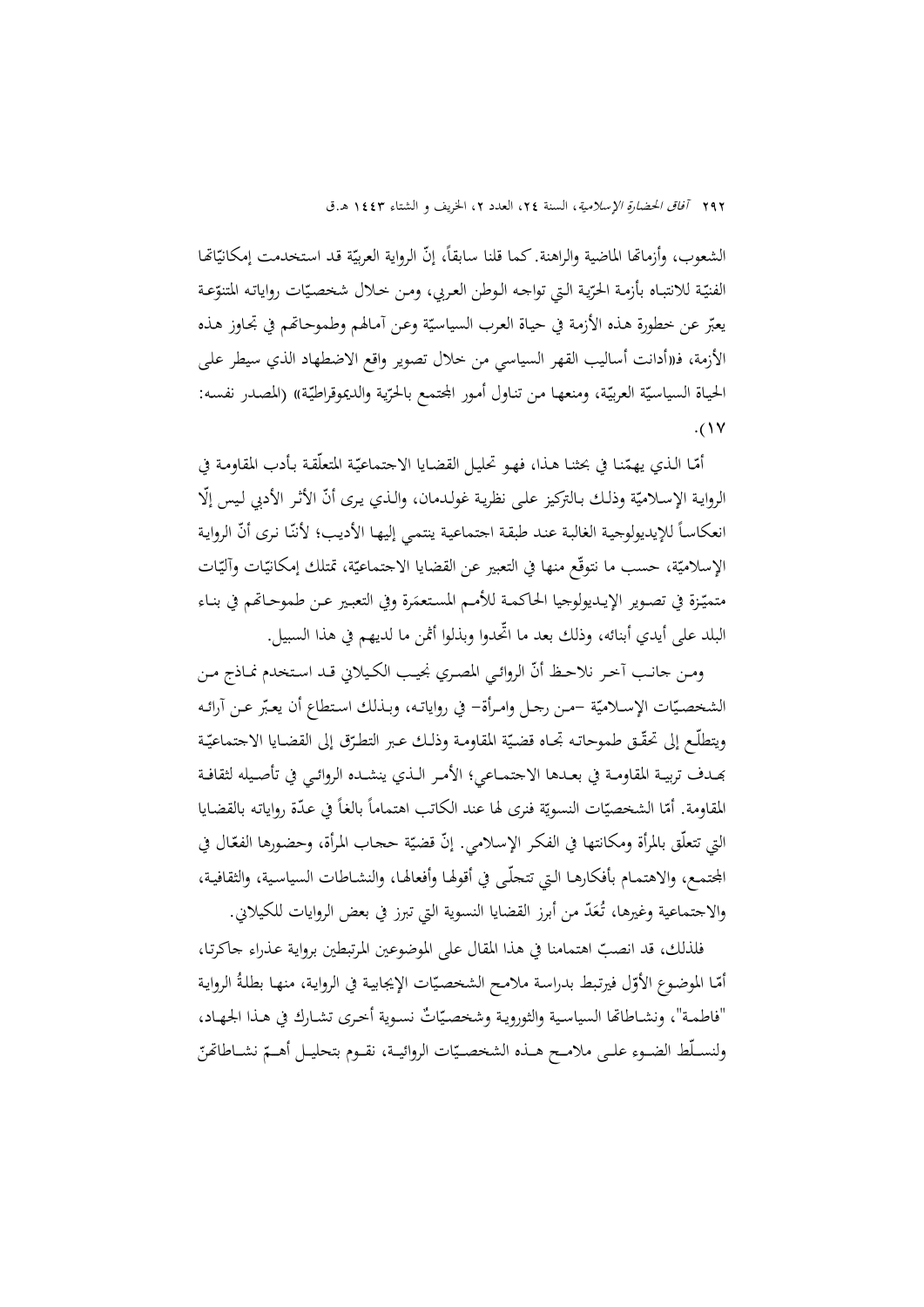الاجتماعية والسياسية والتي تستمرّ بنضالها حتى آخر لحظة من الحياة لتحقيق الحرّية الكاملة لوطنهـــا وشــعبها. وأمّـــا الموضـــوع الثـــاني فيتعلّـــق بآثـــار مـــا بعـــد الاســتعمار ٔ (مـــا بعــد الكولونياليّة(post-colonial theory) على شرائح الجتمع الإندونيسبي، والتي كانت تعيش في ظلّ الاستعمار سنوات كثيرة، وتعاني أشدّ المصائب في هذا السبيل، وهذا هو الذي نقصده<br>-في النقد الاجتماعي لهذه الرواية.

# **.**3 **ّ ملخص رواية عذراء جاكرتا**

إنّ رواية عذراء حاكرتا إحدي روايات نجيب الكيلاني° الإسلاميّة التي تدور أحداثها بجاكرتا عاصــمة أندونيسـيا، في النصـف الثـاني مـن سـنة ١٩٦٥م. حيـث نـرى أنّ الحـزب الشـيوعيّ<br>. الأندونيســـي حاولـــت القيـــام بثـــورة في الـــبلاد للاســـتيلاء عليهـــا، وذلـــك بمســـاعدة الـــرئيس الأندونيسي، وجمهورية الصين الشيوعيّة. هذا القيام أدّى إلى صراع مرير بين الشيوعيين وبين أفراد الشعب الأندونيسي في جماعـة ماشـومي الإسـلاميّة. إنّ الشيوعيّين كـانوا يريدون مـن وراء هذه الثورة تصفية الوجود الإسلامي بأندونيسيا، وهي أكبر دولة إسلاميّة في العالم. إنّ الرواية تصوّر لنا من حلال أحداثها، طبيعة الصراع على المستوى الاجتماعي والسياسي والثقافي بين المسلمين والحزب الشيوعي. تعكس هذه الرواية حياة أسرة حاجي محمد إدريس وحاصّة بطلة الرواية، ابنته فاطمة، التي خاضت تلك الصراع الدمويّ ضدّ أعداء الإسلام، لتحقيق النصر للشعب المسلم، وتختم الرواية باستشهادها في سبيل االله.

# **ّ .**4 **ة ة في رواية عذراء جاكرتا الإسلامي ّ ة النسوي ّيات الشخصي ّ تجل**

إنّ الأدب الإسلامي ليس أدباً فرديّاً يكتفي بالأديب وأحساسيه، بل يهتمّ بمواقف الأديب تجاه قضايا مجتمعـه؛ «الأديـب إنسـان يعـيش في مجتمـع، يتفاعـل معـه، ويـؤثّر فيـه ويتـأثّر بـه، ّلأن ويعبّر في أدبه عن موقف ما في العالم. ولعلّ الفنّ القصصي –من بين الأجناس الأدبيّة– هو<br>-أقرب الفنون الأدبيّة من الواقع. فالقارئ يجد في الرواية والقصّة أشخاصاً أشبه ما يكونون بمن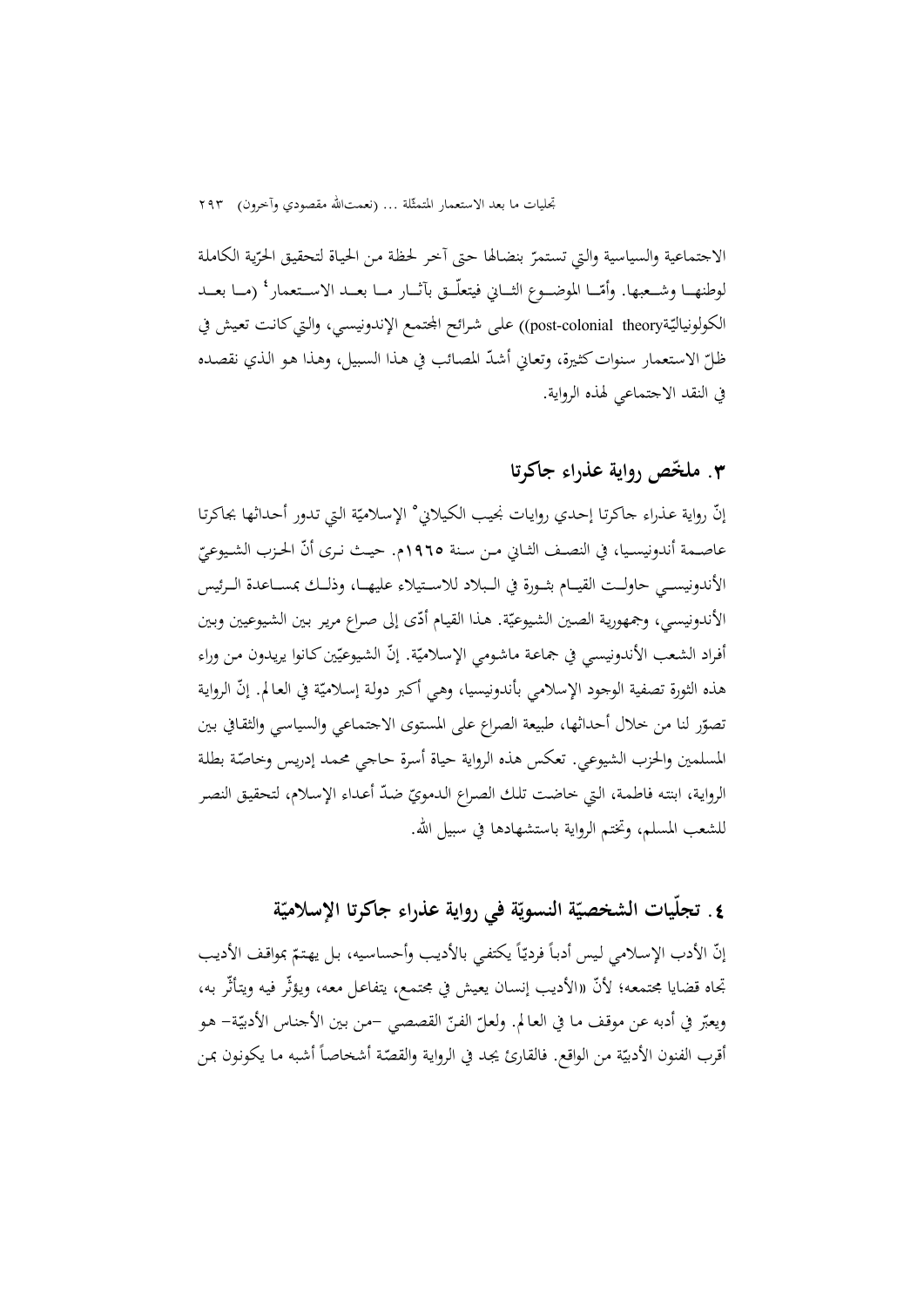يحتكّ بمم في واقعه الحيويّ المُعاش )) (بلال، ١٥. ٢٠١٥ ـ ١٢). إنّ الشخصيّات الإسلاميّة في واقـع الجتمــع العـربي الإســلامي هـي الـتي قــادت حركــات التنـوير والإصــلاح ومواجهــة الاستعمار، لذا قد اجتهد الكيلاني لأن يُبرز الصورة الحقيقيّة لتلك الشخصيّات (أبو ملحة،  $.7 - 7 - 0.7 - 7.9$ 

رواية عذراء حاكرتا هي إحدى محاولات الكيلاني الروائيّة التي تصوّر بالتحديد، الخلاف بين الإسلام والشيوعيّة وما نتج عن الشيوعيّة من الضياع والاستعمار بحقّ الشعب المسلم في إندونيسيا. هـذا نفس الرؤية الإسلاميّة التي نجـدها في القصّة الإسـلاميّة المعاصرة علـى مـدى العصور؛ لأنّنا نرى أنّها «تواجه الشيوعيّة فكراً وأنظمة وأحزاباً بجرأة وواقعيّة؛ فتُفنّدُ ادّعاءاتّما بعدالة التوزيع وكفاية الناس» (حاج يحيى، ٢٠٠٩: ٥٥).و ممّا يلفت انتباهنا في هـذه الرواية، قحورهـا حـول الجوانب المتنوّعـة لنماذجهـا النسـويّة. فلذلك قـام نجيب الكيلاني برسـم مظـاهر للمرأة، الإيجابيّـة منهـا والسـلبيّة، معتمـداً علـى دور المرأة في الحيـاة الاجتماعيّـة السياسيّة تجـاه قضيّة المقاومة الوطنيّة ومفهوم القوميّة والنضال المستمرّ لتحقيق الحرّية. إنّ رواية عـذراء حاكرتا ذات أهمّية بالغة بين روايات الكيلاني الأربع التي تمّ اختيارها لبحثنا هذا، وذلك بسبب وجود الصــور الــتي قــام الكــيلاني برسمهــا في هــذه الروايــة مــن جهــود النســاء الــتي يقــاومن أمــام الظلــم والاستعمار.

## 1**.**4 **المرأة المناضلة**

إنّ الرواية تتمحور حول الأفكار والجهود الثوروية لشخصيّة الرواية الرئيسة، وهي فاطمة. إنّ فاطمـة طالبـة جامعيـة لا ترضـى بمشـاهدة الأوضـاع المؤسـفة في مدينتـه جاكرتـا، ولا تتنـازل عـن معتقداتها في مواجهة الأفكار الشيوعيّة؛ لأنّها تريد طمس التعاليم الإسلامية، وتوظيفها لبسط أفكارهـا الاسـتعمارية، ولإنجـاز خططهـا. فحينمـا نقـرأ روايـة عـذراء جاكرتـا نواجـه شخصـيّة ثورويـة، وهــي بطلـة الروايـة فاطمـة الــتي لا تخضــع أمــام منطــق الجـور وتبــدئ عــن آرائهــا حــول الجتمـع والـوطن والشـعب، وتـدافع عـن طموحاقما بجـرأة وصـرامة بالغـة، وتـدين آراء الشـيوعيّة والفكر الاستعماري الكامن وراءها قولاً وفعلاً، وذلك ما نراه منها في المواضع العديدة للرواية.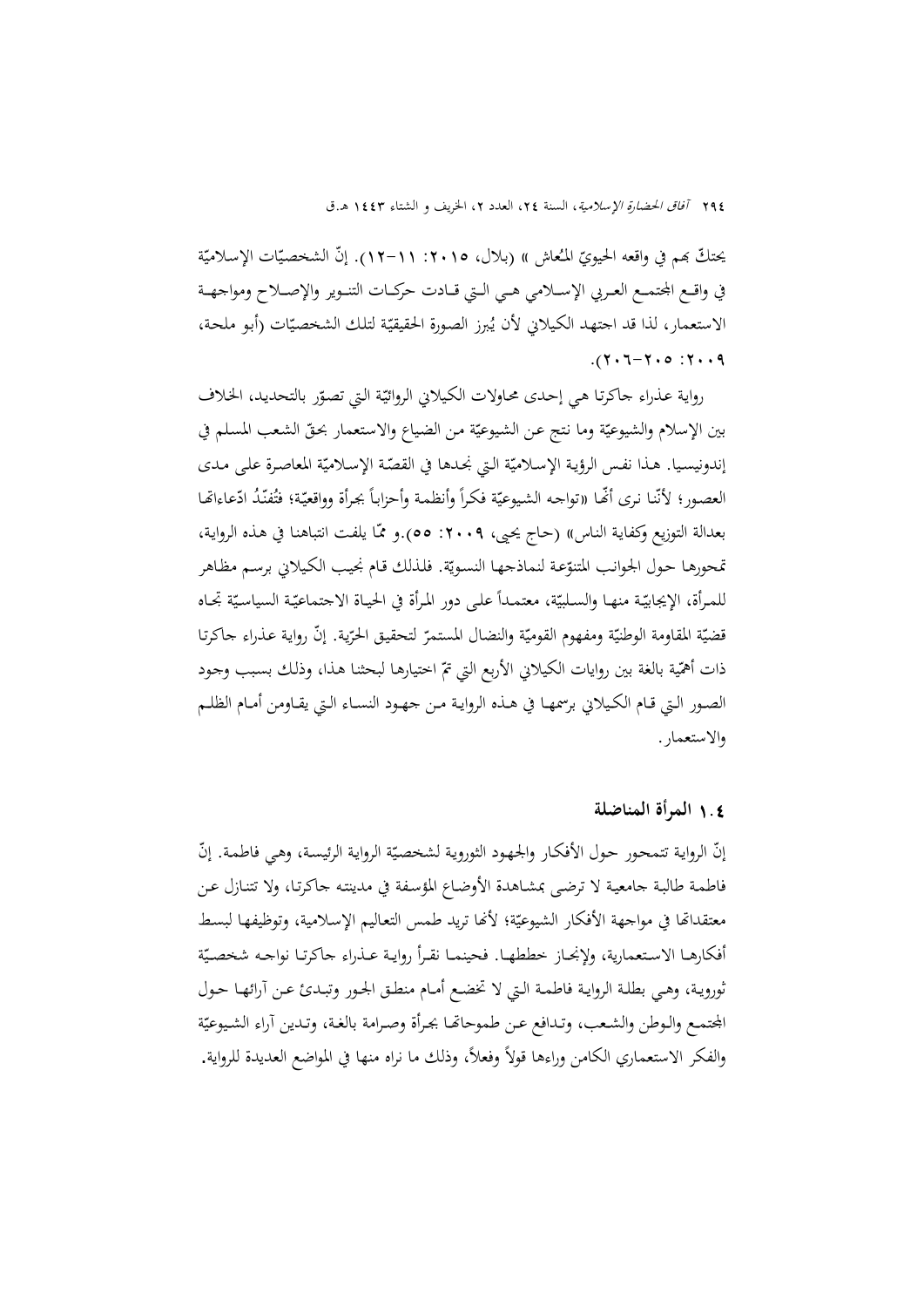تجليات ما بعد الاستعمار المتمثِّلة ... (نعمتالله مقصودي وآخرون) ٢٩٥

#### **١.١.٤ مناضلة أشكال الانحراف**

إنّ الحوار بين فاطمة وزعيم الحزب الشيوعيّ في ندوة بإحدي كلّيات جاكرتا، نموذج لموقف<br>.  $\frac{1}{2}$ امرأة مناضلة أمـام الانحرافـات. فحينمـا ضـجّت القاعـة بالتصفيق للزعيم بعـد مـا تحـدّت كثيراً عن حتميّة التاريخ، وحكم الطبقة، والبرجوازيّة، والإمبرياليّة وساعد في إشعال الثورة التقدميّة، ي وعـن عـدم الجـدوى لموضـوع الحـلال والحـرام وتسـاوي المـرأة والرجـل(الكيلاني، :2013 17)، أتت فاطمة وشقّت الصفوف بزيّها الإسلامي وحجابها الكامل قائلةً: «إنّنا نغلط أنفسنا حينمـا نظـنّ أنّ المـرأة كالرجـل تمامـاً.. فـالعلم يؤكّـد أنّ لكـلّ طبيعتـه...هورمونات الرجـل غـير هورمونات المرأة...قوّة عضلاقما غير قوّة عضلاته..وظائفها الفسيولوجيّة غير وظائفه.. أيصحّ أن يكون ذلـك التركيـب العضـوي والنفسـي دون تـأثير؟» (المصـدر نفسـه: 19-18). وبعـد مـا كثــرت الضوضـــاء في القاعـــة، اســتمرّت فاطمـــة قائلــة: «أفكـــاركم بمفهومهـــا الطبقــي هــي الحقد...والعقـد النفسـيّة هـي إرسـاء قواعـد التنـاحر الـدموي، وإتـلاف القيـم الإنسـانيّة الرفيعـة.  $\overline{a}$ وكان مجيء الدين الإسلامي في بلادنا ثورة على الفسـاد والظلـم والتبعيّة والعبوديّة…كان باعثـًا للقيم الفاضلة في قلب الإنســان.. إنّنـا نلعب بالنـار إذ نستغلّ انميـار الأوضـاع الاقتصـاديّة،<br>. ومأســاة الفقـر في تحويـل النــاس إلى العقائــد الفاســدة الداخليّـة، ونقضـي علــى تميّزنــا القــومي والديني بفلسفات مرقّعة)) (المصدر نفسه: ٢٠).

إنّ السلطات الاستعمارية قد استخدموا كافّة إمكانيّاتهم لهدم النظام الفكري والثقافي للأمــم، وفي هــذا الطريــق قــاموا بإنجــاز خطـط اسـتعمارية، ومــن أكثرهــا تـأثيراً في تضـعيف طبقـات الشـعوب، هـو التركيـز علـى موضـوع حقـوق المـرأة والرجـل، ومـا فيهـا مـن اجملـادلات والقضـايا الكثيرة؛ هـم قـد أكّـدوا على تسـاوي الرجـل والمرأة في جميع الميزات، ولـذلك قـاموا بطــرح موضــوع حرّيــة المـرأة ونشــروا حولهــا معتقــدات لا تــرتبط بميــزات المـرأة وحقوقهــا في الإسلام. من استراتيجيّات الغرب المعادية التصدّي للخطر الإسلامي من خلال عملائه ليخلوا لهم الجـق في نشـر مـا يتناسب مـع مصـالحهم. فيستغلّون تعلّـق النـاس بالـدين ويعملون علـى بـثّ أفكـار متطرّفة وفي الوقـت نفسـه، يُشيعون الفـواحش ويسـاهمون في الإكثـار مـن أساليب اللهو ليبقـى النـاس بعيـدين عـن قضـاياهم الأسـاس، وذلـك ليمنعـوا مـن ارتقـاء الـدين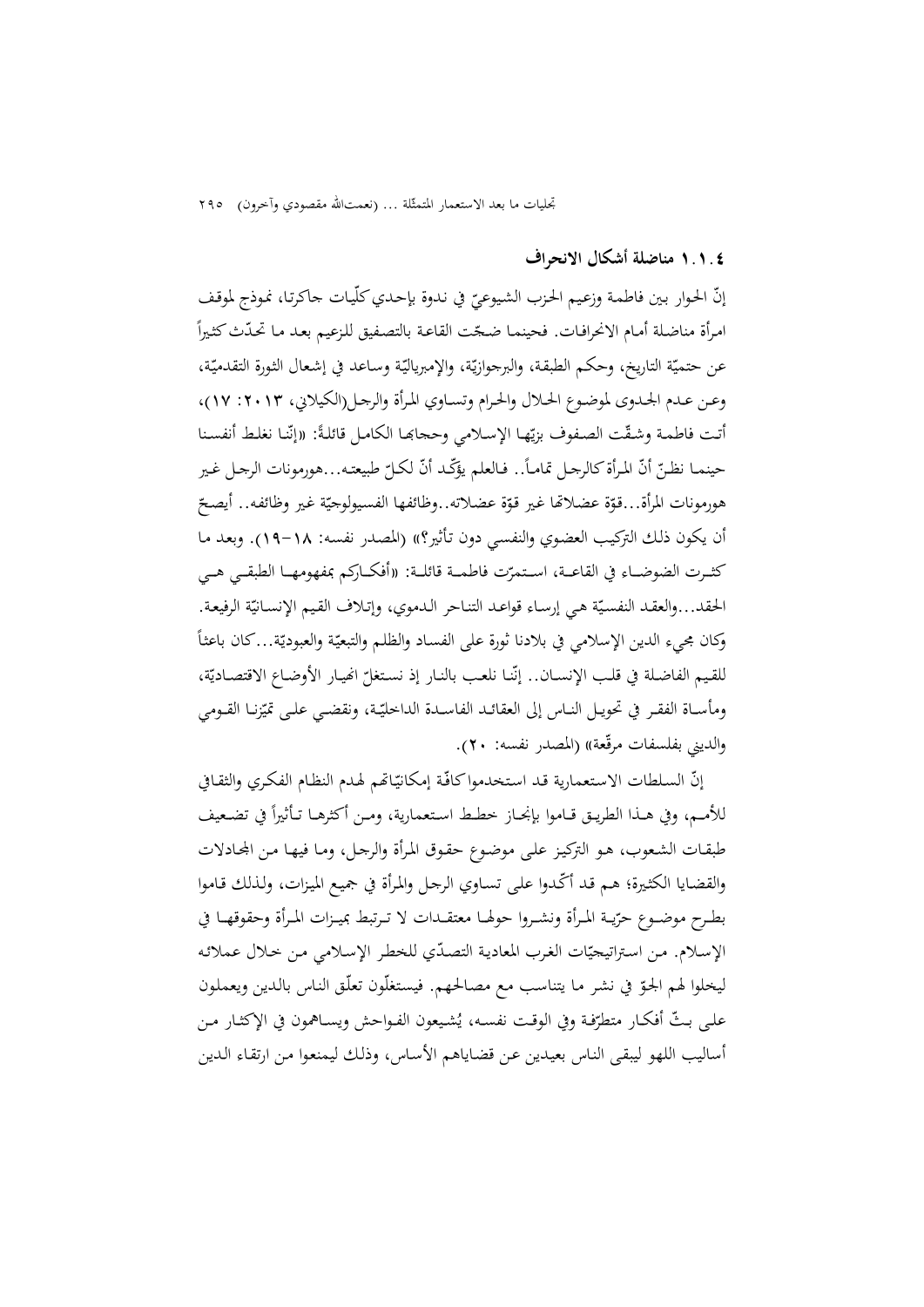بمفاهيمـه الإنسـانية السـمحاء؛ ذلـك الـدين الـذي يبـني أمّـة الإنسـان ويبـتّ روح التـآخي، والتكافل، والرحمة ومواجهة الباطل المتمثّل بالظلم. قد نصب الروائبي في هذه الرواية نفسه للدفاع عن الدين والمعتقدات والردّ على المحاربين للدين، والذين أصبحوا سبباً من أسباب الوهن والضعف، حيث واجهوا الناس بمعتقداتمم وعـاداتمم. إنّ مـا جـاء به المؤلّف في رواية عـذرا حاكرتـا هـو الوقـوف وراء هـذه الشخصـيّة والتعبـير عـن أرائـه الإسـلاميّة مـن خـلال شخصيّة امرأة مناضلة مكافحة.

أمّـا الموضوع الـذي يَهمّنـا في هـذا المحـال، فهـو اسـتخدام الروايـة الإسـلامية عنـد نجيب الكـيلاني كــأداة لتأكيــد دور الأدب وخاصّــة الروايــة في الاهتمــام بالقضــايا الاجتماعيــة والسياسية والثقافية وغيرهـا. إنّ الكيلاني بوصفه رائـد الروايـة الإسـلامية العربيـة، قـد عـرف وظيفته ومكانته وموقفه تجاه الأزمات والمشاكل في مجتمعه الإسلامي، وقد اهتمَّ بقضيّة المرأة في الإسلام بالغاً، فمن هذا المنطلق، قد وضع الأنامل على منزلتها ووظيفتها في المحتمع، وبذلك قام بنشر رسالة الإسلام في الاهتمام بمختلف جوانب المجتمع البشري مدى العصور المختلفة. فلاحظنا أنّ فاطمة واجهت هـذه الانحرافـات الاجتماعية والثقافية، ودافعت عن عقيدتها وإيمانها، وذلك مـن خـلال الالتـزام الكـامـل بحجابهـا وبالشـجاعة في المعارضة ورفضـهـا لتلك الانحرافـات في قضيّة المرأة. وفي الحقيقة، إنَّما نموذج واحـد من امرأة تناضل السـلطات الاستعمارية وتفنّد خططها قولاً وفعلاً.

وقد رأينا نماذج متنوعّة لهذا الانقياد عند الشعوب المضطهدة في تـاريخ الأمـم، وإنّ الانتبـاه لهذا الموضوع هو الذي كـان يحذّر الإسلام الأمّة الإسلاميّة منه وإنَّ مـا قالته فاطمـة في تلك النـدوة نفـس المبـادئ الإسـلاميّة الـتي جـاءت بهـا الأديـان الإلهيّـة ولا سـيّما الإسـلام مـدى ي السنوات الماضية. في الحقيقـة، إنّـه قـد أشـار عـن طريق هـذه الشخصيّة إلى وظيفـة اجتماعيّـة لكلّ من مواطني البلاد المستعمَرة وهي عـدم الإصـغاء إلى أقـوال المستعمرين المزوّقة الكاذبـة<br>-حــول مصــير الشــعوب؛ لأنَّــم لا يزالــون يفكّــرون في اسـتغلال الثــروات الاقتصــاديّة للبلــدان الأخرى، وذلك بإغفـال الشـعوب عـن قـدراتمم وإمكانيّـاتمم، وتشـاغلهم بـأمور تافهـة، نحـو الطبقيّة، وقبول التبعيّة والعبوديّة للبلدان المستعمِرة، والخضوع أمامها والامتثال لها.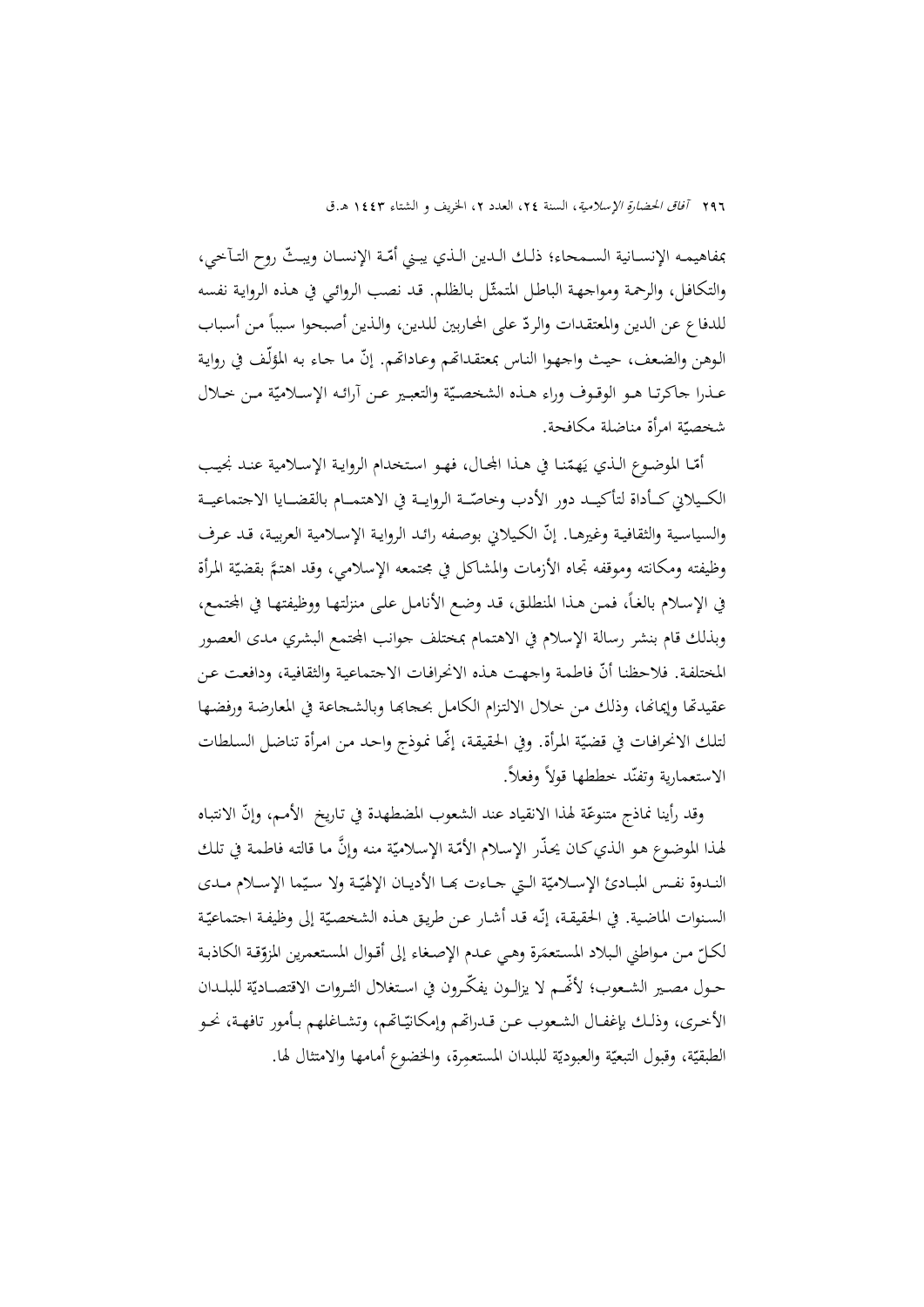تجليات ما بعد الاستعمار المتمثّلة ... (نعمتالله مقصودي وآخرون) ٢٩٧

#### **٢.١.٤ المناضلة لحقوق الطبقة العاملة**

إنّ طبقــات المجتمـع المختلفـة قــد حــازت موضـعاً متميّـزاً في الروايــات الإســلامية؛ لأنّ الروايــة الإسلامية بوصفها مظهراً من مظاهر الأدب الواقعي، قد اهتمّـت برصد طبقـات الشـعوب ومشاكلهم وهمومهم وآمالهم. إنّ الطبقة العاملة أو الكادحة من أكثر طبقات المحتمع أهميّة في الروايـة الإسـلامية، فقـد أشـار الروائـي نجيـب الكـيلاني إلى مـا يـدور بـين فاطمـة وزعـيم الحـزب الشيوعي، حيث يُبـدئ الزعيم عـن رأيـه حـول وحـدة الشـعب قـائلاً : «الشـعب هـو الطبقـة العاملـة في الحقيقــة... والطبقــة العاملــة هـي العمّــال والفلّاحــون والمثقّفــون الأحــرار والحنــود التقــدّميّون» (الكـيلاني، ٢٠١٣: ٢٧). أمّــا فاطمــة فتفنّــد أقــوال الــزعيم وأفكــاره، وتقــول بشجاعة: «الطبقة العاملة في نظرك ممّن يؤمنون بفلسفتك...أنتم تخدعون أنفسكم والشعب» (المصدر نفسه: 27).

تحـدر الإشـارة هنـا إلى إحـدى مسـوّغات الشخصـيّة في الروايـة الإسـلاميّة وهـي الصـدق والواقعيّـة في التصـرّفات. إنّنـا نـرى هـذه الميـزة عنـد الشخصـيّة الإسـلاميّة الحقيقيّـة، وقـد نلتقـي بالعشرات من أمثالها في حياتنـا اليوميّة، فهي ليست شخصيّة مثاليّة ولا خارجة عـن المألوف، وهـذا يعـني أن تتـوازي الشخصـيّة مـع الحيـاة اليوميّـة، لا أن تتطـابق معهـا تمامـاً، وهـذا مـا سمّـاه النقّــاد بالمعقوليّــة (Reasonableness)، ومعناهـــا أن تكـــون التصـــرّفات الـــتي تصـــدر عـــن الشخصـيّات متّفقــة مـع طبيعتهــا (قصّــاب، ١٨٠٨-١٨٧-١٨٧). فنــرى سمــة المعقوليّـة في شخصيّة فاطمة، وهي الشحاعة التنويريّة التي ترمي إلى التقدّم في مختلف المحالات الاجتماعيّة والسياسيّة إلّا أنّهـا متّفقـة مـع مبـادئ الإسـلام والالتـزام بمـا. هـذه السـمة نلاحظهـا في غالبيّـة الشخصـيّات الإسـلاميّة؛ لأنّ الإسـلام لا يسـمح للمسـلم أن يتخلّـى عـن المبـادئ الإسـلامية بذريعة تغييرات الحياة اليوميّة وبسبب ظهور المكاتب الفكريّة الجديدة، أعني المعارضةِ لتعاليم الإسلام، وذلك نحو الشيوعيّة وأمثالها؛ حيث يقول زعيم الحزب الشيوعيّ: «نحن نخطّط لحياة<br>. أفضل برغم كلّ شيء» (الكيلاني، ٢٠١٣: ٢٨). إنّ بطلة الرواية فاطمة قد أدركت مغزى كلمـــات الـــرئيس وانتبهـــت أغراضـــه السياســـية والاجتماعيـــة، فقاومـــت أمـــام هـــذه الأفكـــار والمعتقدات المنحرفة؛ وهي قد فهمت حيّداً أنّ سياسة الحكم الشيوعي الاستعمارية مبنيّة على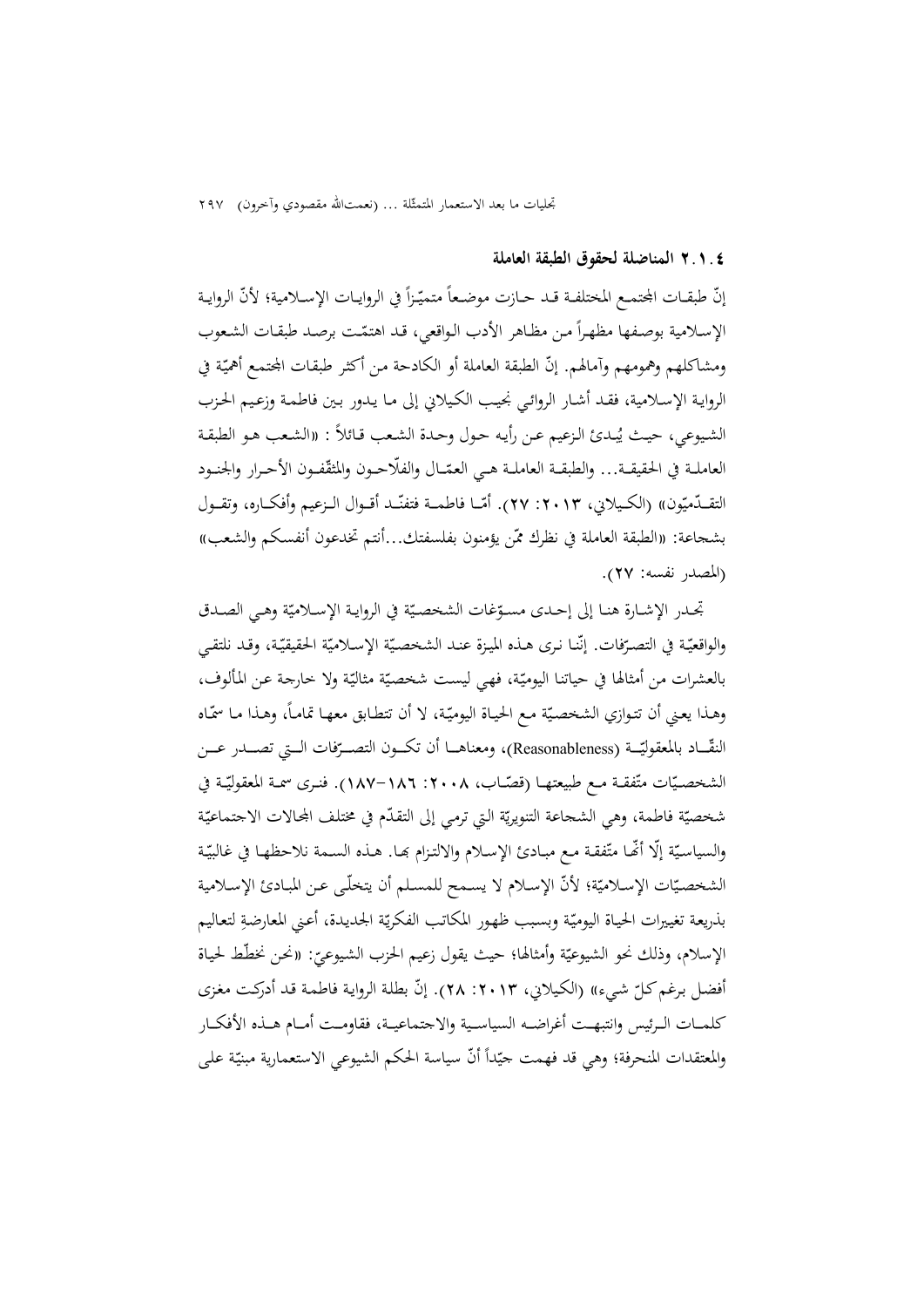إغفـال أبنـاء الأمـم الأخـرى، وذلـك في القضـايا الـتي تـرتبط بطبقـات الجحمـع، ومنهـا الطبقـة العاملــة أو بروليتاريــا الــتي مــا زالــت ذريعــة في أيــدي الحــزب الشــيوعي، وقــد اســتفاد منهــا في الأغراض المختلفة.

إنَّ موقف الكيلاني الإسلامي، وأفكاره العالمية حول مكانة الطبقات المختلفة للشعب الإسلامي، هـو الذي يلفت انتباهنا. إذن، إنّ الكيلاني قـد حـاول في روايته عـذراء جاكرتـا أن يخـبر شـعوب العـالم عـن الحقيقــة السياسـية، والثقافيـة، والاجتماعيـة لـبعض الأحــزاب في العالم. وإنّ الفحوة الكبيرة بين الشعب والسلطة الحاكمـة هـي المشكلة الأخرى الـتي لا تـزال الشـعوب تعـاني منهـا، وإنّ الأغلبيـة السـاحقة للثـورات والانقلابـات تبـدأ مـن هـذا الثقب في اجملتمـع. قـد اعتـبر المؤلّـف هـذه الفجـوة نقطـة بـدء المشـاكل بـين السـلطة الحاكمـة والشـعب، ّ وحذر ّ الحكـام مـن الوقـوع في نفـس المهالـك الـتي قـد وقـع الآخـرون فيهـا، وذلـك بسـبب عـدم وجود الثقة بينهم والشعب.

ّــا الحلقــة الــتي تــربط بــين الموضــوعات المطروحــة في هــذه الروايــة، هــي موضــوعة المقاومــة أم والأبعاد الاجتماعية للاستعمار العالمي في المجتمعات البشرية. البحث عـن هـذه العلاقـة تسوقنا إلى ســر اســتخدام الروائــي لموضــوعة المقاومــة، وهــو رفــع مســتوى الــوعي الاجتمــاعي لطبقــات ّ الشعب إزاء القضايا المتنوّعة. إنّ المؤلّف في هذه الرواية ينظر إلى المقاومة بوصفها عنصراً قد رَّكْز على التعبير عـن الأوضـاع الاجتماعيـة والإنسـانية لبلـد غـير عـربي يعـاني شـعبه مـن ظلـم الشـيوعيّة وخططهـا الاسـتعمارية، ويبـيّن مكانـة المـرأة في الإيـديولوجيا الإســلامية، وذلـك في مواجهـة القضـايا الاجتماعيـة والسياسـية، ويُـدين في الأخـير بالسياسـات المتناقضـة للحـزب الشيوعي بين القول والعمل بما ينادي به من اهتمامه بشرائح الجحمع وخاصّة الطبقة الكادحة. هـذه الأقوال ومـا يجرّهـا مـن الأفكـار ناتجـة عـن إيـديولوجيا إسلامية مستنيرة لشخصيّة فاطمـة، وبـذلك قـد أراد الكـيلاني أن يعبّر عـن أهمّية البعـد الإسـلامي للثـورات العالمية، ومـا تحـدث في مختلف بلدان العالم.

كلّ ما نلاحظ من أفكار ثوروية لفاطمة، رغـمَ أَهْـا شخصيّة رئيسة لرواية عذراء جاكرتا، يشـجّعنا أن نعـدّها مـن الشخصـيّات المتطوّرة الـتي تتغيّر ملامحهـا مـن خـلال الروايـة، وتظهـر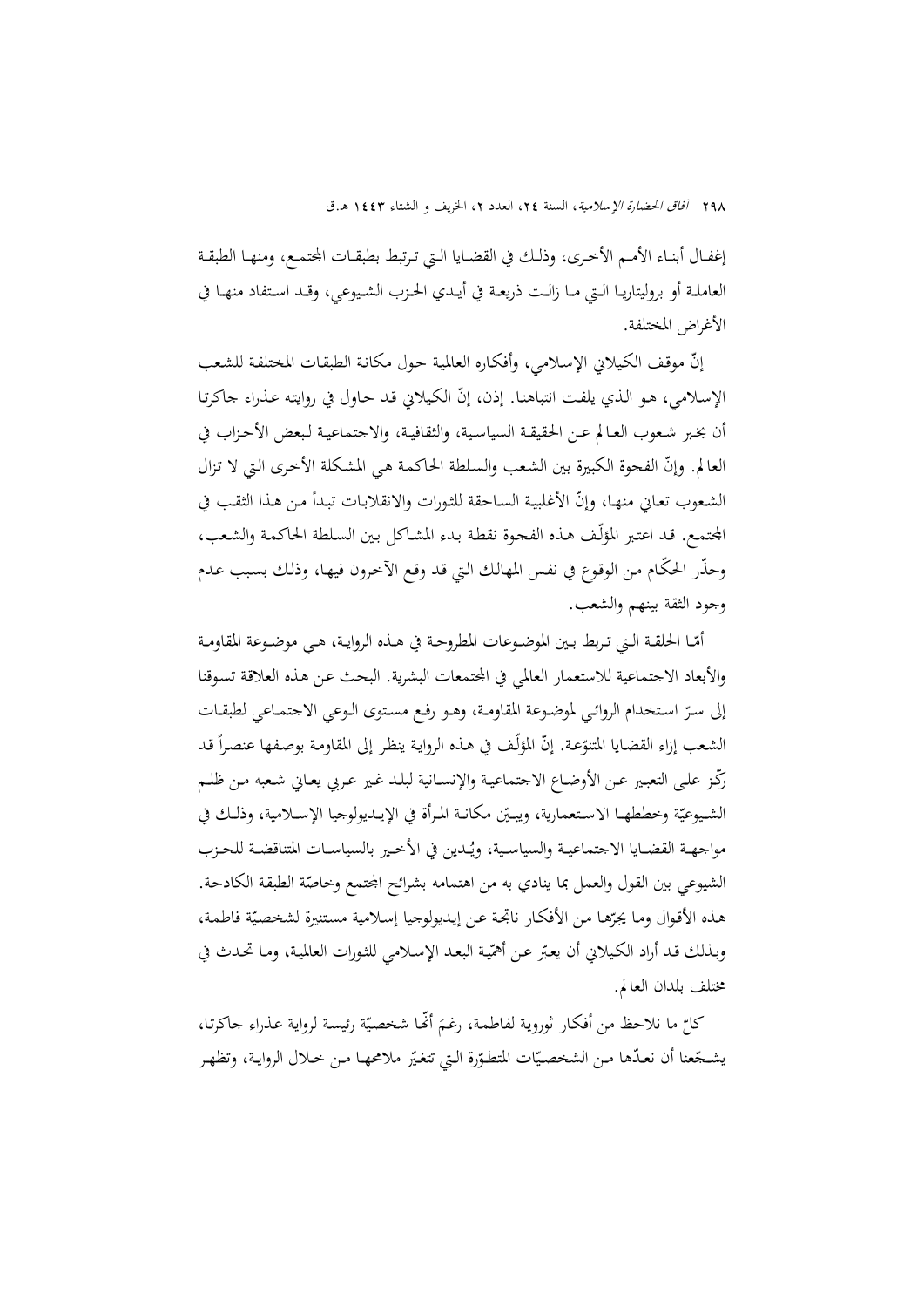ندريجيّاً من بداية الرواية حتّى نمايتها، ويستطيع القارئ أنْ يتعرّف على هذه الشخصيّة من خــلال أحــداث الروايــة، وهــذا الأمــر يسـبّب في ســير الروايــة إلى الأمــام، ويشــجّع القــارئ للانطلاق مع أحداث الرواية ليكشف ماذا سيحدث لفاطمة. إنّ الموضوع الذي يشدّ انتباهنا في تحليل هذه المواضع لفاطمة هو العامل الإيديولوجي القوي الذي يشـجّعها على اتخاذ تلك المواقـف الصــارمة؛ لأنّ العامــل الإيــديولوجي هــو العامــل الأقـوى الـذي يحـرّض الشخصـيّات الروائية على التضحية، والمقاومة. فلذلك نلاحظ أنّ ملامح فاطمة الرئيسة تتغيّر في الرواية، وتستطيع هـذه الشخصيّة مـن خـلال تلك التغييرات السـريعة لبيئتهـا أن تكـون ذات مبـادئ إسلامية متطوّرة، وتكون قـادرة على المقاومـة الواعيـة أمـام الانحرافـات الـتي كـانـت قـد طرحتهـا<br>. السلطة الشيوعيّة الحاكمة.

هذا من جانب، ونلاحظ من جانب آخر أنّ الكيلاني بوصفه روائيّاً إسلاميّاً قد رَكّز على الجانــب الــديني مــن الفكــر الثــوروي، وقــد مــزج بــين فكــرة المقاومــة والمعــايير الإســلامية الــتي لا تسمح لأبناء الجتمع الإسلامي أن يخضعوا أمام السلطات الاستعمارية، وخاصّة تلك التي قد وظّفت الدين للحصول على أهدافها الانتهازية. إنّ الكيلاني قد مزج بين شخصيّة فاطمة في روايته هذه، وفكره الإسلامي،و قد نسّق بين الرؤية الإسلامية ومواصفات الشخصيّة الرئيسة في روايـة عـذراء جاكرتـا، وذلـك بـالتركيز علـى سـير الأحـداث الروائيـة ومـا ينشـأ منهـا مـن الآثـار على حيـاة تلـك الشخصيّة، لتكون مصداقاً بـارزاً للمـرأة المسلمة التي لا تغفـل عـن الجوانب المختلفة من قضايا المجتمع، ولا تقدر السكوت أمام الانحرافات التي ظهرت فيه؛ لأنّ الكيلاني يرى أنّ الرجل المسلم، والمرأة المسلمة ليبتعدا عن الخنوع أمام عنجهيّات العدو، وآماله الخطرة للمجتمع الإسلامي التي ّ تخص بإيجاد التغييرات الشاملة في القيم الدينية.

#### 2**.**4 **المرأة الصامدة**

# **ّ ١.٢.٤ ة ّ أم فاطمة شخصي**

إنّ النموذج الثاني للمرأة الإسلاميّة التي قام برسمها نجيب الكيلاني هي شخصيّة امرأة صامدة لا تستسـلم للقنـوط وتسـتمرّ طريـق المناضـلة بالصــمود والصـبر أمـام المشــاكل والمصـائب. إنّ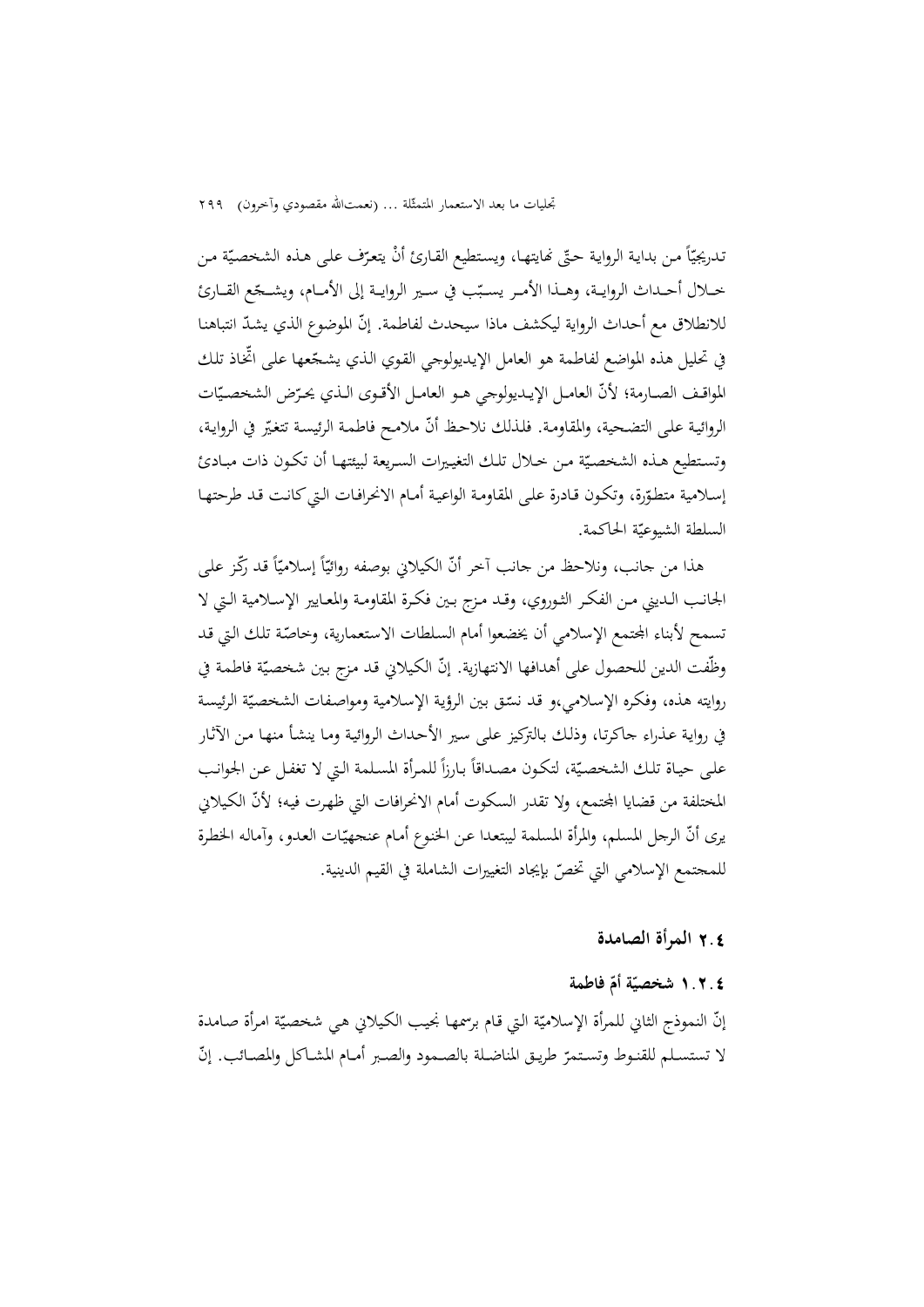٣٠٠ *آفاق الحضارة الإسلامية*، السنة ٢٤، العدد ٢، الخريف و الشتاء ١٤٤٣ هـ.ق

الروايـة الإسـلاميّـة مـا زالـت ترسـم للقـارئ نمـاذج مثاليّـة للنسـاء الـتي «تتّسـم بالإيجابيـة والصـبر والتحدّي، وتتميّز بالجلّد والإصرار، فهي –وإن تعرّضت للإحباط، أو الهزيمة، أو السقوط– لا تيأس، ولا يعتريهـا القنوط» (قصّاب، ٢٠٠٨. ١٩٩). هناك نموذج للمرأة الصـامدة في هـذه الرواية وهي شخصية أمّ فاطمة التي تظهر في المواضع المختلفة للرواية، حيث نرى أَنَّما حينما تواجــه بنتهـا فاطمـة قلقـة وتعبـة عقـبَ مــا تـراه مـن الظلــم والوحشـيّة والــدمار بحـق الشـعب<br>-الإندونيسـي ولـيس بإمكانهـا القيـام بشــيء أمامهـا، تقـول لهـا: «ليسـت حلـوة المـذاق دائمـاً، وليست مرّة المذاق باستمرار، أيّام كثيرة مرّت هنا وسعادة، وأيّام أخرى كانت تطفح بالقلق<br>-والحزن، والإنســان بـين اليســر والعسـر، والغـنى والفاقـة» (الكـيلاني، ١٣. ١٢. ٨٦). ثمّ بـدأت نروي لها ذكرياتها أيّام الاستعمار الهولندي والمعارك الوحشيّة ضدّ المواطنين، ثم نقلتْ لهاكيف اليابـان احتلّـت البلاد وكيـف كـان الشـعب الأندونيسـي يناضـل الغـزاة مـن أجـل تحريـر وطنـه واستقلاله. إنّ أمّ فاطمة قالت لها ناصحة بعد ما شاهدت فزعها ويأسها أمام المشاهد المروِّعة في حاكرتا: «ليس من العدل يا فتاتي أن يُصدر حكم على الأمور من حلال فترة قصيرة من<br>. الـزمن، نحـن نجتـاز أحـداثاً مؤقّتـة» (المصـدر نفسـه: ٨٧). فحينمـا سـألتها فاطمـة عـن موعـد رجــوع أبيهــا إلى البيــت بعــد الاختفــاء، أجابــت الأمّ: «قلــبي يحــدّثني بأنّــه ســيعود قريبـــأ»<br>. (المصدر نفسه: 87).

إنّ التركيز على موقف أمّ فاطمة في رواية عذراء جاكرتـا يرشدنا إلى نموذج آحر لتشديد<br>. الروائي على ضرورة اتحاد الشعب حول محور البقـاء في الـوطن، وذلك بوصـفه مبـدأً هامّـأ لحركة الشعب الإندونيسي ومواجهته واحداً من السطات الاستعمارية التي لا تزال تفكّر في تسخير الأرض كلّها، ولاستغلالها وفق مطالب الاستعمار الانتهازية. إنّ الذي يلفت الانتباه، ويغري المتلقّي على الاهتمام الأكثر بموقف الكيلاني، هو ما جاءِ على لسان أمّ فاطمة، حيث تبدي عن رأيهـا حـول متاعب الاستعمار ومصـائبها، وتصرّ علـى ضرورة صـمود الأمّـة الإسـلامية. وبـذلك توصِـل رسـالة أخـرى وهـي أنّ النصـر لا يـأتي إلّا بعـد المقاومـة الوطنيـة، وبعـد الأمـل الجماهيري في أنّ الأيّام الصعبة للاستعمار سوف تنتهي، وذلك حينما يتّحد أبناء الأمّة حول مبدأ إنساني وتاريخي واحد، وهو الجهاد المستمرّ، والإصرار على حفظ البلاد من الأخطار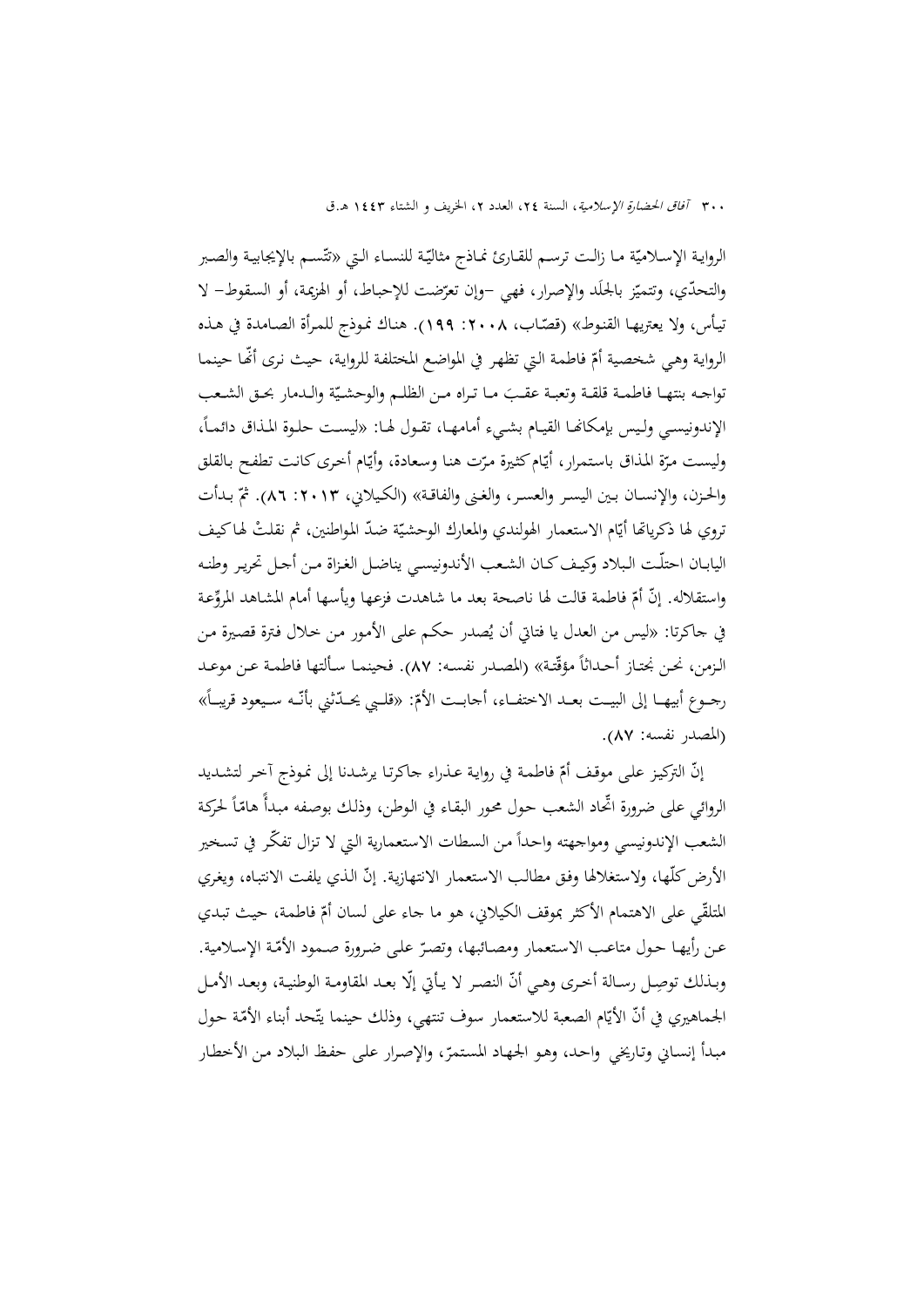الداخليــة والخارجيــة. ونشــاهد أنّ الكـيلاني في الفقـرة الماضـية قــد عـبّر عــن إيمانــه الكامــل بضـروريّات الثـورات العالميـة، ومنهـا ضـرورة الحفــاظ علـى عنصـر الأمـل عنــد الشـعب، وإلى الاطمئنان الكامل بأنّ الاستعمار ليس إلّا حدثاً مؤقّتاً في حياة الأحرار، ويأخذ مكانه الأمن والاستقرار والحر ّية.

إنّ نجيـب الكـيلاني، بوصــفه مـن أبـرز كتّــاب الروايــة الإســلاميّة، ينــوي رســم المقوّمــات لإحدى الشخصيّات النسويّة التي لها دور هامّ في تحريض النضال أمام العدوّ الشيوعيّ. إنّ أمّ<br>. فاطمة لها شخصيّة مميّزة تشمل على أبرز الميزات لامرأة صامدة، وذلك هو الإيمانُ الكامل<br>. بـالله والـذي لا يتزعـزع ولا يُقهـر في خضـم تلك المعـارك، والتفـاءلُ الكـامـل بمـا سيقضـي لهـم في المستقبل الذي ليس ببعيد، والصمودُ الذي يحتاج كلّ مناضل إليها في سبيل تحقيق الأهداف. وهـذه الأمـور يؤكّـد عليهـا الأدب الإسلامي في المواضـع المتنوعّـة. وإنّ المقاومـة الوطنيّـة تطلب هذه التضحيّات من جميع طبقات المحتمع، ومنها النساء وذلك لدورها الحاسم في امتداد هذا النضـال المصـيري؛ لأنّ الحرّية واسـترجاع البلـد أمـرٌ يحتـاج إلى بـذل كـلّ مـا في يـد الإنسـان مـن القدرة والصمود والمثابرة.

## **شخصي ّ ٢.٢.٤ ة زوجة الزعيم**

هناك قضيّة إيجابية عند الكيلاني في اختيار النمـاذج الروائية للمرأة الصـامدة، وهي عـدم تركيزه الكامل على اختيار الشخصيّات المسلمة فحسب، بل يُلاحَظ أنّه قام باختيار شخصيّة تـانتي زوجة زعيم الحزب الشيوعي،كنموذج آخر للمرأة الصامدة في روايـة عـذراء جاكرتـا. هـذه تـانتي تعيش بجانب زعيم الحزب الشيوعي، وهو الذي لا يدع أي جريمة للحصـول علـى مكانـة رفيعـة في الحزب وللوصول إلى غاياته. إنّ زوجته تانتي–رغم حياتها بجانب رحلٍ فاتك ظالم– نراهـا في مواضع مختلفة للرواية تعارض زوجها فكراً وعملاً، وتمنعه من القيام بالجرائم المختلفة، وإن كانت معارضاتها هذه كانت تؤدّي إلى الفشل غالباً، ولكنّها كانت تبذل قصارى جهودها للحدّ من أعمـال زوجـه. ممّا يجـدر الإشـارة إليهـا في هـذا الجحال، مسـاعدتّما لفاطمـة للحصـول على مكان اختفاء أبيها، حيث « لم تكن تكترث بمصير معارضيها السياسيّين قبل ذلك، بل<br>-كانت متحمّسة للقضاء عليهم من أحل مصلحة الثورة، لكنهّا تأثّرت بكلمات فاطمة،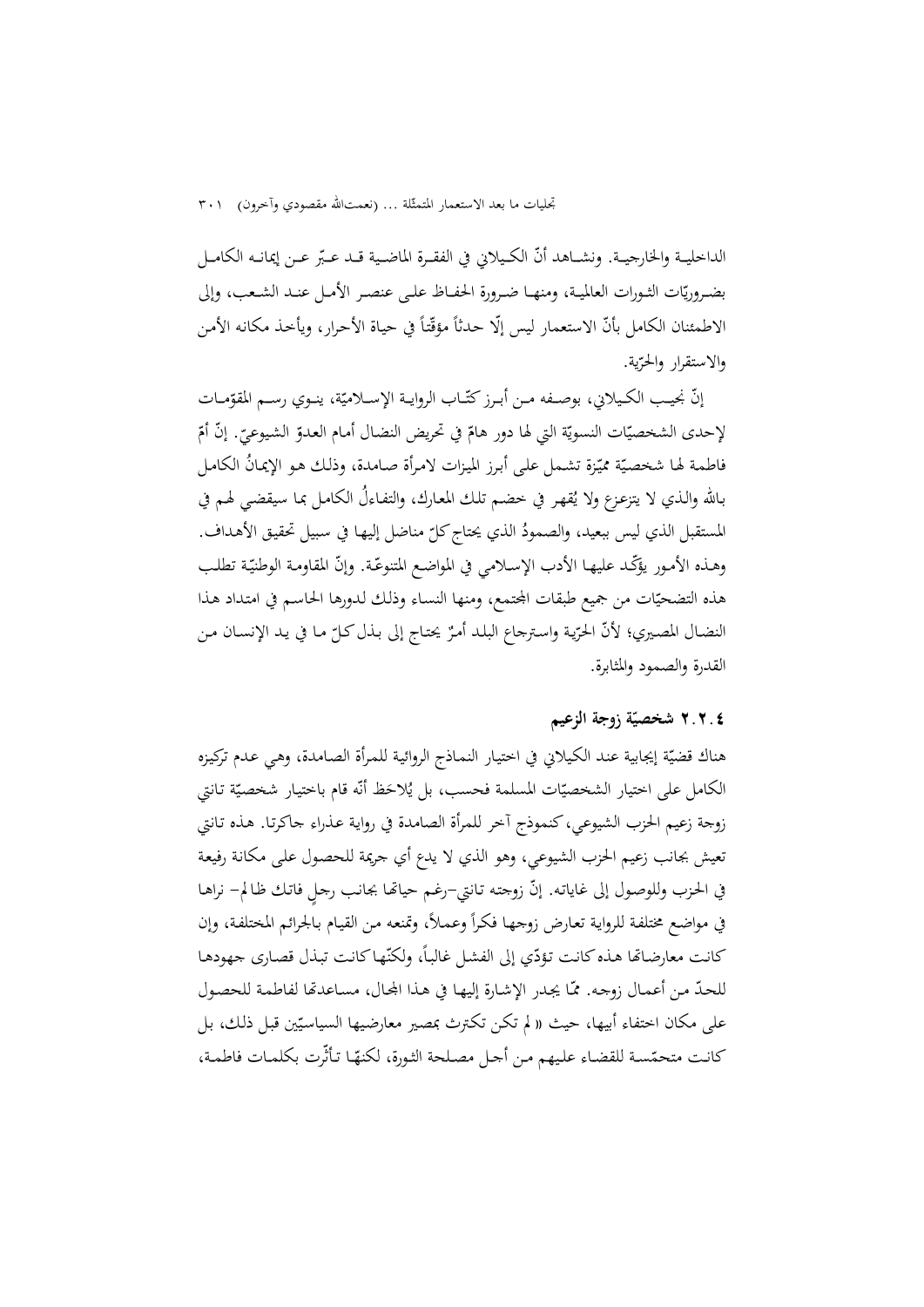وأعجبت بعقلهـا وإخلاصـها وشـجاعتها وجمالهـا، وزاد مـن احترامهـا لفاطمـة أنّ هـذه الفتـاة الفقـــيرة الضـــعيفة لم تستســـلم للإغـــراء، ووقفـــت صـــلبة طـــاهرة في وجـــه الإغـــراء والتهديـــد» (الكيلاني، ٢٠١٣: ٢٠٩).

كـان بإمكـان "تـانتي" أن لا تحتـمّ بأمور الشعب الإندونيسـي وذلك كـمـاكـان شـأن الـذين ّنـا نراهـا مكترثـة بقاضـايا الشـعب، ومـا يجـري ّ الحـزب الشـيوعي، ولكن كـانوا يعيشـون تحـت ظـل بحقّهـا، رغـم أنّهـاكانـت تعيش في تلك الأوضـاع الخانقـة. فتحمّلت تلك المشـاكل وقاومـت الأفكـار المعارضـة، للحصـول علـى غايتهـا الســامية. هــذا ممّـا يــدلّنا علـى أثـر الإيــديولوجيا الإسلامية التي قد اجتازت الحدود الجغرافية، ووصلت إلى الأوساط العالمية، وحتّى الممالك غير الإسلامية، هذا من جانب، ومن جانب آخر يدلّ على موقع المرأة من قضايا المجتمع، ويؤكّد على واجبها تجاه الشعب، ويشدّد على أنّ مشاركة النساء في القضايا الوطنيّة لا تنحصر في شـخص خـاصّ أو في طبقـة معيّنـة، بـل يُتوقّع مـن أبنـاء الشـعب كلّهـم، المقاومـة أمـام مظـالم العدو والمحاولة للوصول إلى الحر ّية.

ويمكن أن يُستنتج ممّـا سبق ذكره أنّ الكيلاني جاء بنموذج آخر في روايته عذراء جاكرتا، وفقـًا لإيديولوجيتـه الإسـلامية الـتي ترشـد أبنـاء البلـدان الإسـلامية إلى المشـاركة المؤثّرة في قضـايا الشـعب، وتـدعوهم إلى بيــان معتقـداتهم بحرّيـة كاملـة. وكـذلك، ويشــدّد توظيـف الكـيلاني لشخصــية إمــراة غــير مســلمة في روايتــه، علــى قــدرēا الروائيــة الممتــازة في التعبــير عــن الفكــر الإسلامي التقدّمي الذي لا يحصر في شخصيّة واحدة، ولا يمكن حصرها في نماذج روائية إيجابية تقليدية تكـاد لا تُلفت انتباهنا نحو رسـالة الروايـة وأهـداف مؤلّفهـا. فيُلاحَظ أنّ تـانتي تتأثّر كثيراً مما تراهـا في المحتمـع مـن الظلـم والغصـب، فـلا تستطيع الصـمتَ أمـام هـذه المظـالم والجرائم بحقّ الأبرياء، فتقوم بمساعدتمم قولاً وعملاً.

#### 3**.**4 **المرأة الشهيدة**

إنّ النموذج الأخر الإيجابي الذي جسّده الكيلاني للمرأة في روايته هذه، صورة المرأة الشهيدة، وهـي تتعلّـق بفاطمــة، بطلـة الروايـة الـتي ضــحّت بنفســها في سـبيل تحريـر وطنهــا. نلاحـظ في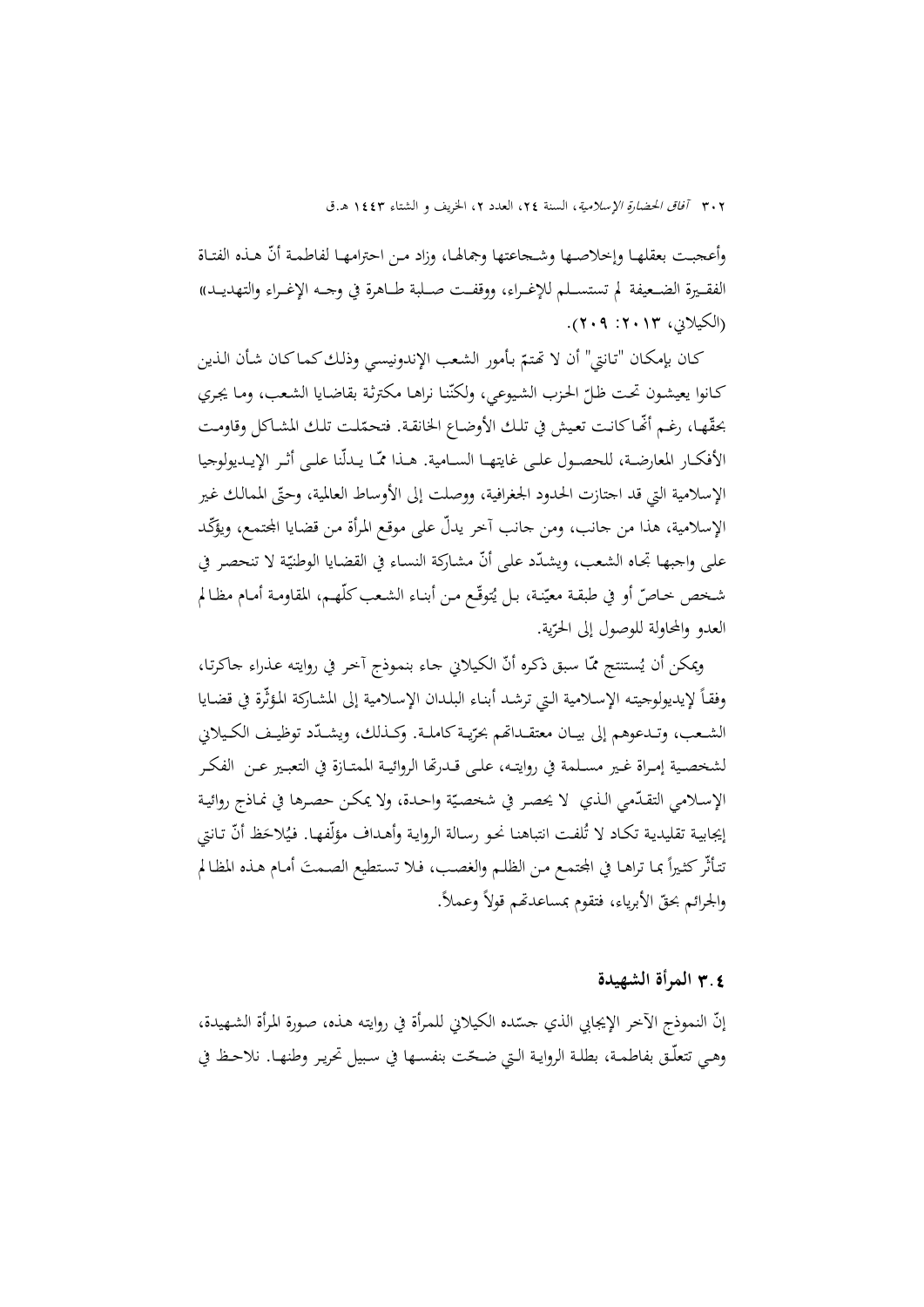الصفحات الأخيرة للرواية أنّ الروائي يرسم للقارئ نتيجة النضال المستمرّ لتحقيق أمنيّة الحرّية الوطنيّـة، لكـنّ تلـك المقاومــة أحيانــأ تــؤدّي إلى الــذي يباغــت القــارئ وهــو نبــأ استشــهاد الشخصيّة الرئيسيّة للرواية. فهكذا يرسم الروائي لنا اللحظات الأخيرة في حيـاة فاطمـة «وفي الجزر الخضراء ورود جميلة، تمتع النظر، وتفوح بالعبير، وتزهي بالروعة والجمـال، لكـنّ مـع الـورود أشـواك.. مـع النصـر الكبـير كـانـت الفرحـة تعمـر القلـوب، وعيـون كثـيرة تـذرف الـدموع، قصّـة الشوك والورود الأزليّة... وعاد أبوالحسن وعاد حاجي محمد إدريس... لكنّ فاطمة لم تعد إلّا في صـندوق خشـبي.. وملابســها البيضــاء الطــاهرة مهضّـبة بالــدماء... انطلقــت في الظــلام رصاصة آثمة أودت بحياتهـا.. سقطت عـذرا جاكرتـا شـهيدة، وفي يـدهـا وردة حمراء ذات أشـواك ... وعلى ثغرها ابتسامة رضى» (الكيلاني:2013، 265-264).

امّـا كاتبنا نجيب الكيلاني فيؤكّد مرّة أخرى على إحدى مواقفه الإسلاميّة حول قضيّة المقاومة، وذلك الانتصار الحقيقي المؤكّد لكلّ من يناضل لتحقيق أماله الوطنيّة. فأمّا الأمر<br>-الجدير بالذكر فهو أنّـ المؤلّف ملتزم باستخدام روايته في التعبير عن موقفه من المحتمع وأفراده، حيث تكون الرواية كمرآة يعكس أرائه واتجاهاته. فيؤكّد على المكانة الهامّة للمرأة في المجتمع الإسلامي؛ إنّ المرأة في المجتمع الإسلامي تجاهـد بجانب الرجـل في مختلـف المجـالات مـن أجـل وطنهـا ومسـتقبلها، وبإمكانهـا المشـاركة في أهــمّ القضـايا الاجتماعيّـة ويجـب عليهـا أن تـؤمن بقدراتها وإمكانيّاتها في مستقبل بلدها. ويُبرم أنّ الاستشهاد في سبيل الله ومن أحلّ المعتقدات<br>. والطموحات، نماية هذا الجهاد المصيري وهو هديّة إلهيّة، لا يستحقّ لها إلّا من بذل أثمن ما لديه في هذا السبيل، بكل ّ اجملد والشجاعة.

#### **.**5 **الخاتمة**

نظراً لمعايير التحليل الاجتماعي للأدب الروائي، يمكن لنا أن نستنتج ممّا قلنا، أنّ الكيلاني قد اهتمّ بموضوع المقاومة، بوصفها أدباً متميّزاً، وقد اعتنى في رواية *عـذراء حاكرتا* مـن الجـانبين،<br>. أوّلهمــا رســم ملامـح الشخصـيّات النسـوية، والتركيـز علــى المكانــة الهامّــة للمـرأة في المجتمــع الإســلامي، وهـي مشــاركة المرأة في أهــمّ القضــايا الاجتماعيّـة وفي مصـير وطنهـا ومسـتقبلها،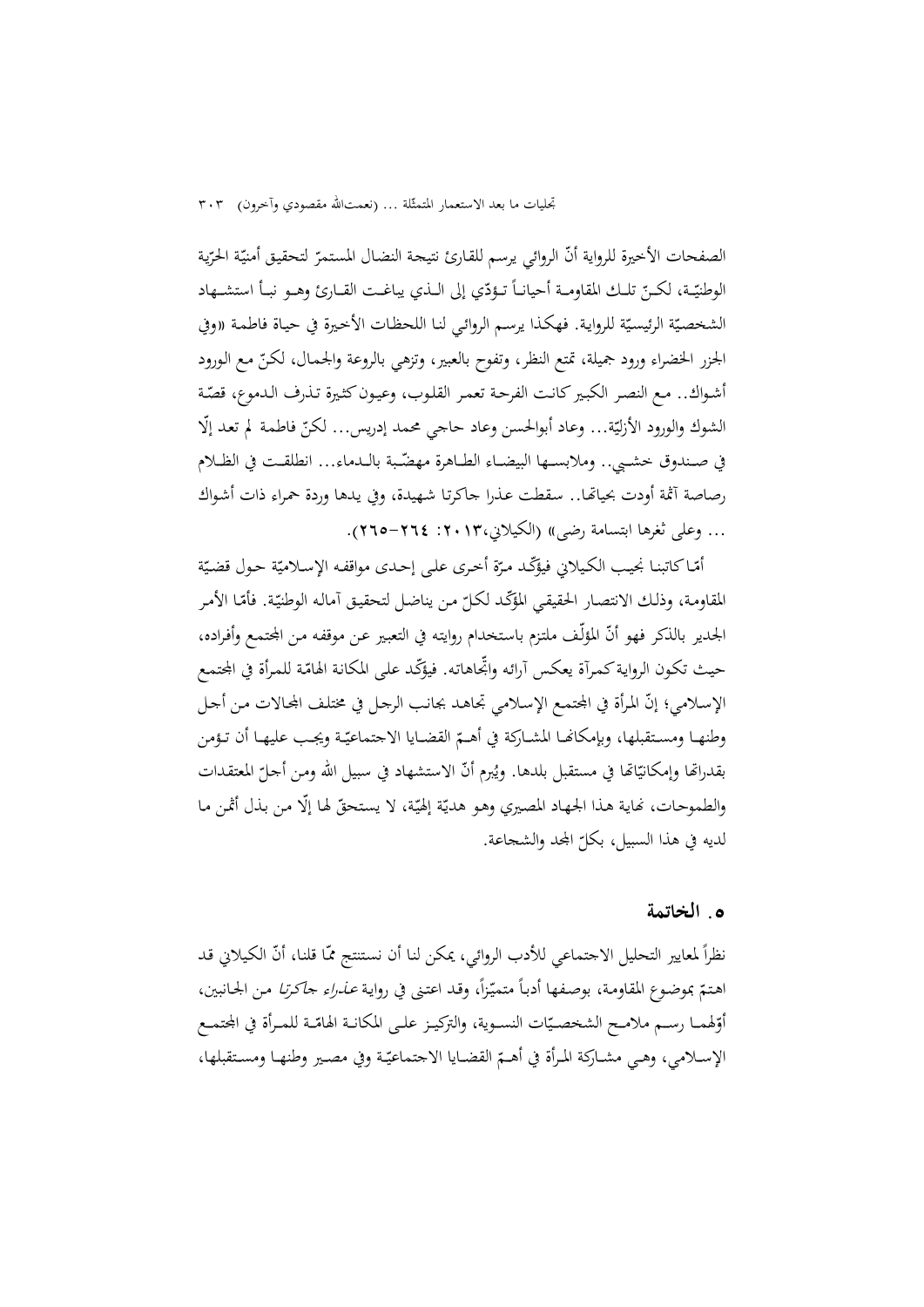والأدب الإسلامي يؤكّد عليها في مختلف المحالات لحياة الشعوب؛ وثانيهـا هـو التعبير عـن آثـار الاستعمار الشيوعي على المستويات المختلفة للمجتمع الإندونيسي.

إنّ موضوع تسـاوي المرأة والرجل تماماً، وحقوقها الاجتماعية والسياسية من القضايا التي مازالـت موضـع اهتمـام السـلطات الاسـتعمارية، وتسـتفيدها بذريعـة الحصـول علـى حقـوق المـرأة وإعطائها إيّاها. إنّ الكيلاني في روايته هـذه، قـد اهتـمّ بالقضـايا الهامّـة في مجتمعه، منهـا تعريف<br>-ماهيّة الشيوعيّة، وأهدافها الإيديولوجية، وسياساتّما الانتهازية التي تعارض التعاليم الإسلامية، ومن حانب أخر، قـد استخدم شخصيّة فاطمـة، بوصفها مرأة مناضلة قـد وظّف المؤلّف ملامحهـا الإسـلامية للتعبـير عـن معتقداتـه حـول وظـائف المـرأة في حياēـا الاجتماعيـة، وللتأكيـد على مدى أهمّيتها في المقاومة والصمود أمام مظاهر الاستعمار والظلم.

إنّ موقف الكيلاني الإسلامي، وأفكاره العالمية حول مكانة الطبقات المختلفة للشعب الإسلامي، هـو الـذي يلفت انتباهنـا، وذلك لـئلًا نحسب روايـة عـذراء جاكرتـا روايةً عربيـة فحسبُ، بل لنعدّها رواية عالمية تعبّر في طيّاتها عن ألام طبقة كبيرة في المجتمعات البشرية.<br>. لأنّ سياســة الســلطات الاسـتعمارية، ومنهــا الشــيوعيّة، مبنيّــة علــى إغفــال أبنــاء الأمــم الأخرى، وذلك في القضـايا الـتي ترتبط بطبقـات المحتمـع، ومنهـا الطبقـة العاملـة أو بروليتاريـا الـتي مـا زالـت ذريعـة في أيـدي الحـزب الشـيوعي، وقـد اسـتفاد منهـا في الأغـراض المختلفـة. إذن، إنّ الكـيلاني قـد اسـتطاع أن يخبر شـعوب العـالم عـن الحقيقـة السياسـية، والثقافيـة، والاجتماعيــة لـبعض الأحــزاب في العــالم. إنّ المؤلّــف في هــذه الروايــة ينظـر إلى المقاومــة بوصفها عنصراً قد رَكّبز على التعبير عن الأوضاع الاجتماعية والإنسـانية لبلـد غير عربي يعاني شعبه من ظلم الشيوعيّة وخططهـا الاستعمارية، ويبيّن مكانـة المرأة في الإيديولوجيا الإســــلامية، وذلــك في مواجهـــة القضـــايا الاجتماعيـــة والسياســية، ويُـ لدين في الأخـــير بالسياسات المتناقضة للحزب الشيوعي بين القول والعمل بما ينادي به من اهتمامه بشرائح المجتمع وخاصّة الطبقة الكادحة.

ومّــا يلفـت الانتبـاه فيمــا أسـبق القـول عليـه هـو أنّ الكـيلاني حــاول للتلفيـق بـين ملامـح  $\overline{a}$ الشخصيات الثورويـة النسـوية، وبـين أهـمّ الآثـار للاستعمار في بـلاد إسـلامية، وسـعى كثـيراً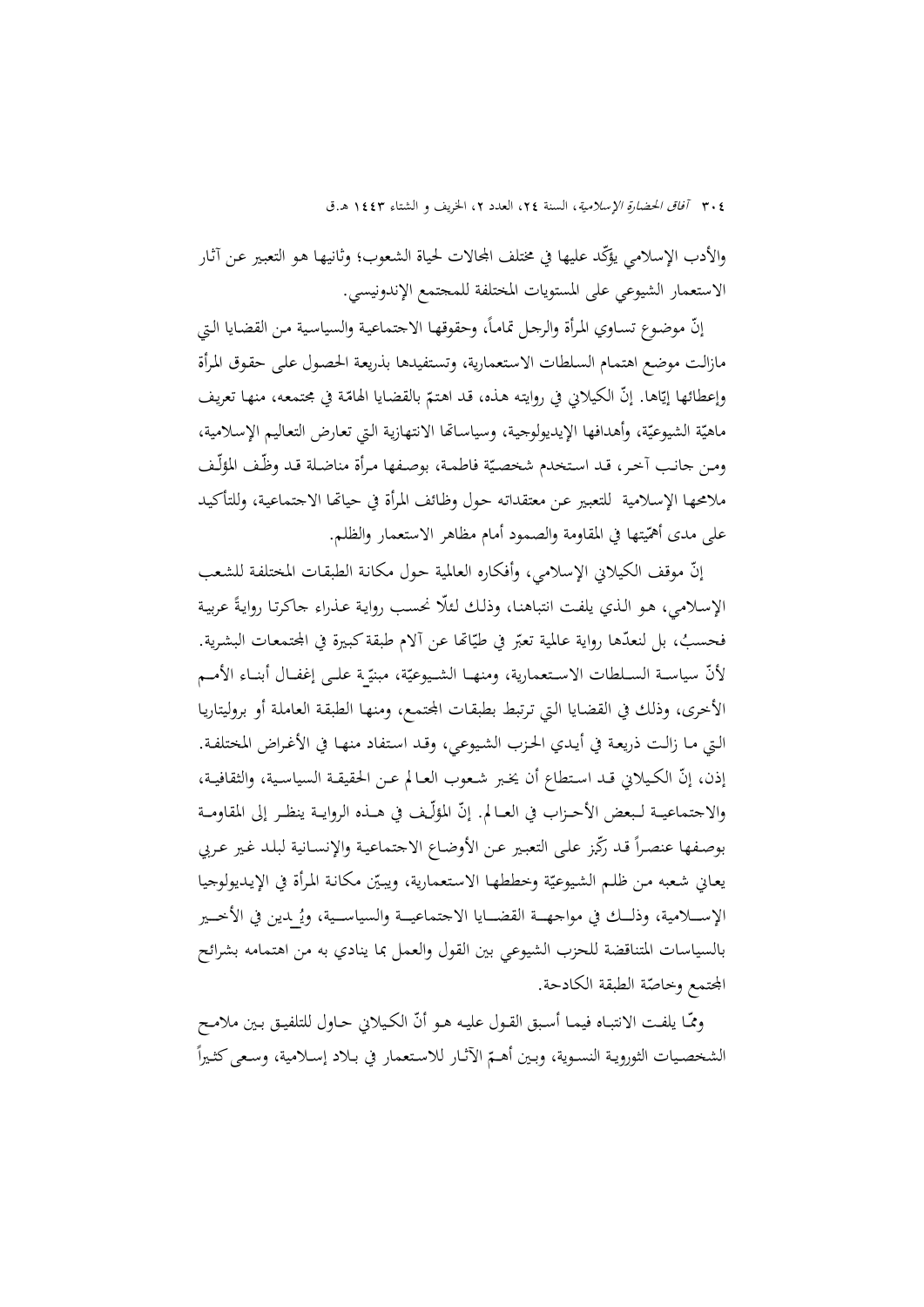للتأكيـد علـى زرع بـذور الاتحـاد والأمـل في المستقبل في قلـوب أبنـاء الشـعوب المستعمَرة، وهمـا أمران مهمّـان يضـمنان حياة الشعوب على مـدى العصور، ويسـاعدان على انطلاق الثورات العالميـة نحـو الإمـام. إنّ الكـيلاني قــد اسـتفاد مـن أسـلوب الـوعظ والإرشـاد في أقـوال هــذه الشخصيّة النسائية، وقد قام باستخدام ملامحها الإسلامية، ورسُّمها في رواياته، ليؤكّد على دور المرأة في الثـورات العالميـة، وأراد أن يقـول إنّ دور النسـاء في حركـة المقاومـة لـيس أقـلّ مـن دور الرجـال. وحسب إيديولوجيّته الإسلامية، ومعتقداته الثورويـة، قـد أراد مـن خـلال ملامـح هـذه الشخصيّات الإيجابية أن يشير إلى أمرين، وهمـا: أوّلاً: أنّ الثورات في أنحـاء العـالم تسـير علـى خطّ واحـد، وهـو اتحـاد الطبقـات المختلفـة للشـعوب. وثانيـًا: أنّ النسـاء يسـتطعن أن يقُمـن بأعمالكبيرة، ويساعدن الرجال لمواصلة الطريق نحو الحر ّية والأهداف السامية.

## **الهوامش**

- ١- معالجـة شخصيّة المرأة في الأدب الروائـي لنحيـب الكـيلاني، روايــة ليــالي تركسـتان، وعــذراء جاكرتا، وعمالقة الشمال نموذجا .ً
	- -2 دراسة مكانة المرأة وتبيينها في روايات نجيب الكيلاني.
- ٣– البنيوية التوليديّة أو التكوينيّة (Structuralism Genetic) مصطلح للفيلسوف والناقـد الرومـاني الأصل لوسيان غولدمان و«هو الذي يتناول النصّ الأدبي بوصفه بنية إبداعيّة متولّدة عن بنية اجتماعيّـة وذلك من منطق التسليم بأنّـ كل أنواع الإبداع الثقـاقيّ تجسيد لرؤى عـالم متولّد عـن وضع اجتماعي محدّد لطبقة أو مجموعة اجتماعيّة بعينها» (عصفور، ١٩٩٨: ٨٣).<br>-
- -4 «لقـد نشـأت النظريـة مـا بعـد الكولونياليـة (theory colonial-post (في جوهرهـا مـن أعمـال إدوارد سعيد، منظّر الخطاب الكولونيالي الاستعماري، وتحديداً من كتابيه *الاستشراق* الصادر عـام ١٩٧٨، و*الثقافة والإمبريالية* الصـادر عـام ١٩٩٣. فقـد قـام إدوارد سـعيد بتحليـل الطريقـة التي كانت أوروبّا في القرن التاسع عشر تستخدمها في تمثيل العديد من الثقافات التي احتكت بَما من خلال التوسّع الإمبريالي، وكانت فكرته الأساسية قائمة على أنّ الغرب كـان يُنتج تلك الثقافـات، لا باعتبارهـا مختلفـة فقـط عـن الثقافـة البريطانيـة، بـل بوصـفـها مختلفـة عنـهـا سـلبيّاً. وهكذا، رأى إدوارد سعيد أنّ الشعوب الأخرى كانت توصَف بأنَّما شعوب كسولة، ومنحولة،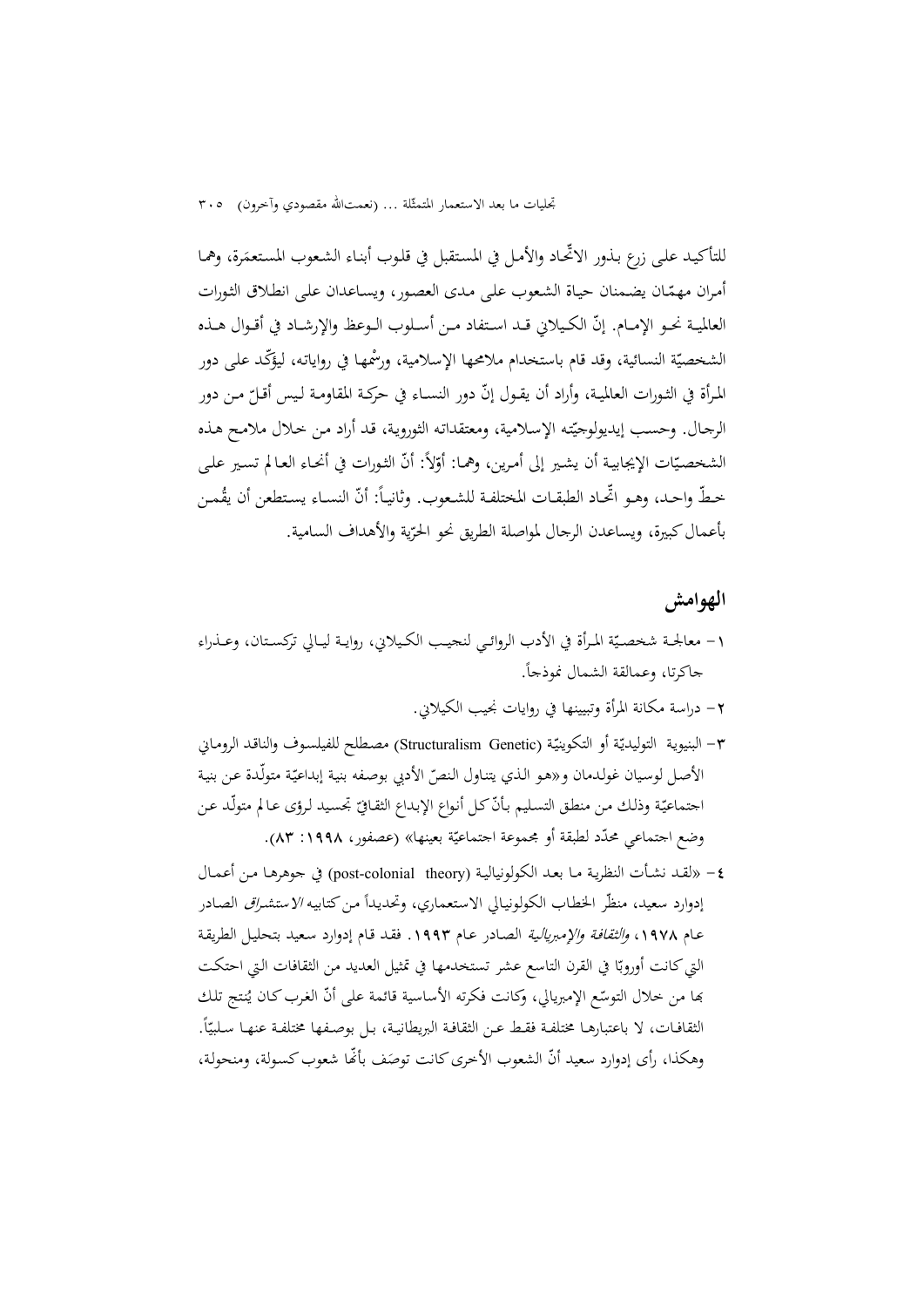٣٠٦ *آفاق الحضارة الإسلامية*، السنة ٢٤، العدد ٢، الخريف و الشتاء ١٤٤٣ هـ.ق

وغير متحضّرة، وهجميّة – أي باعتبارهـا تمثّل الأخر بالنسبة إلى الشعب البريطـاني المتحضّر واجملتهد» (ميلز، ترجمة: هالةكمال، 2015م: 157).

ه- وُلـد نجيب بـن إبـراهيم بـن عبـد اللطيف الكيلاني في قريـة شِرشـابة بمحافظة الغربيّـة، إحـدي محافظـات جمهوريّة مصـر العربيّة. وكـان ذلـك في شـهر المحرّم عـام ١٣٥٠هـ. الموافـق الأوّلُ مـن يونيو عـام ١٩٣١م. التحـق نجيب الكيلاني بكتّـاب القريـة وأتمّ حفـظ كثـير مـن سـور القـرآن الكريم، وكـان حـدّه لأبيـه يحضّ علـى تعليمـه والعنايـة بـه لِمـا لمسـه فيـه مـن الـذكاء والرغبـة في التحصيل. وحين بلـغ الثامنـة مـن عمـره، أخـذه إلى المدرسـة بسـنباط، ثمّ درس المرحلـة الثانويّـة بطنطـا، وحـين أتمّ دراسته الثانويّة التحق بكلية الطّب في جامعة فؤاد الأوّل. وقـد عـادت إليه دراسته العلميّة بفوائد كثيرة وفتحت له أفاقاً حديدة في العلم والمعرفة ونمّت فيه روح الموضوعيّة ودقّة الأحكــام والالتــزام الـدقيق بالنظــام. وحـين وصـل إلى الســنة الرابعـة في الكليّـة أخــذ إلى السـجن بسبب انضـمامه إلى جماعـة الإخـوان وبقـي فيه ثـلاث سنوات، ثمّ أكـمـل دراسته بعـد الإفراج عنه (العريني، ٢٠٠٥: ١٦-١٣).

# **المصادر والمراجع**

## **الكتب**

لونجمان.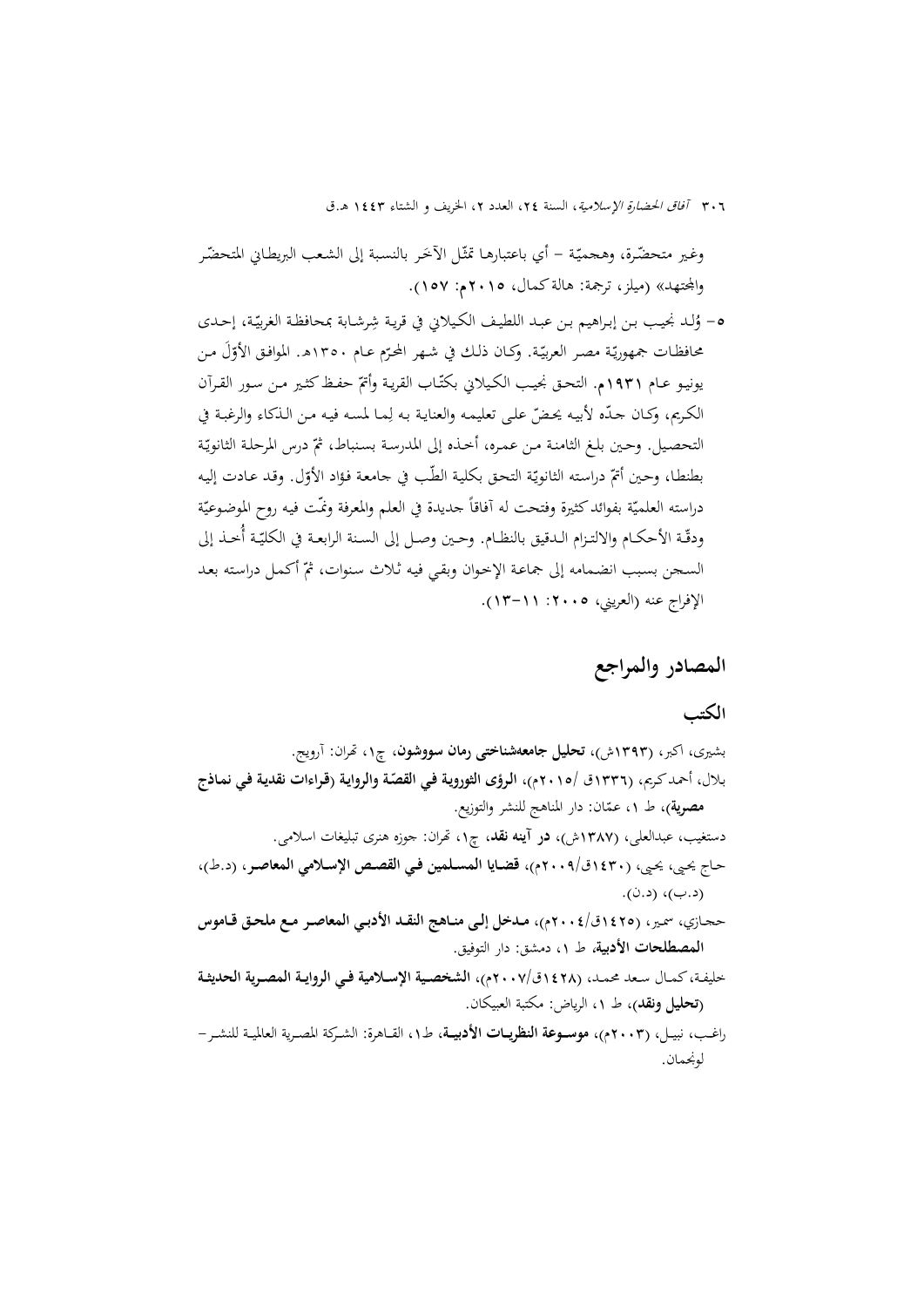تجليات ما بعد الاستعمار المتمثّلة ... (نعمتالله مقصودي وآخرون) ٣٠٧

عصفور، جابر، (1998م)، **نظريات معاصرة**، (د.ط)، (د.ب)، مكتبة الأسرة. العــريني، عبــد االله بــن صــالح، (1425ق2005/م)، **الاتجــاه الإســلامي فــي أعمــال نجيــب الكيلانــي القصصية**، ط ،2 الرياض: داركنوز إشبيليا للنشر والتوزيع. عطي <sup>1981</sup>م)، **الروايـة السياسـية دراسـة نقديـة فـي الروايـة السياسـية**، (د.ط)، القـاهرة: ّـة، أحمـد محمـد، ( مكتبة مدبولى. عــوض، محمــد نــور، (1414ق / 1994م)، **نظريــة النقــد الأدبــي الحــديث**، ط ،1 القــاهرة: دار الأمــين للنشر والتوزيع. قص 1429ق2008/م)، **من قضايا الأدب الإسلامي**، ط،1 دمشق: دار الفكر. ّاب، وليد إبراهيم، ( ، القاهرة: مؤس ّ كمال، هاله، (2015م)، **النقد الأدبي النسوي،** ط<sup>1</sup> سة المرأة والذاكرة. الكيلاني، نجيب، (1434ق2014/م)، **عذراء جاكرتا**، ط،1 القاهرة: الصحوة للنشر والتوزيع. نجم، محمد يوسف، (1966م)، **فن القصة**، ط ،5 بيروت: دار الثقافة. نلووف، ك؛ نـوريس، ك؛ أوزبـورن، ج، (2005م)، **موسـوعةكمبريـدج فـي النقـد الأدبـي؛ القـرن العشـرون، المداخل التاريخية والفلسفية والنفسية**، ط ،1 القاهرة: اجمللس الأعلى للثقافة.

## **الرسائل**

- بركـان، سـليم، (2003م)، **النسـق الإيـديولوجي وبنيـة الخطـاب الروائـي** ،دراسـة سوسـيوبنائية لروايـة "ذاكـرة الجسـد" للروائيـة أحـلام مسـتغانمي، رسـالة مقدّمة لنيـل شـهادة الماجسـتير في اللغـة العربيـة وآدابهـا بجامعـة الجزائر.
- ّ بولكعيبــات، نعيمــة، (2010م) **سوســـيولوجيا الـــنص تـــاريخ المـــنهج وإجراءاتـــه** مت هــذه الرســالة ، قــد استكمالاً لمتطلّبـات الحصـول على درجـة الماجسـتير في اللغـة العربيـة وآدابَمـا بكليـة الآداب واللغـات في جامعة الحاج خضر، باتنة.
- جنــان، فاطمــة الزهــراء، (1436ق2015/م)، **أزمــة الحضــارة الإســلامية فــي روايــات نجيــب الكيلانــي** أطروحــة ّ مقد **دراســة وصــفية تحليليــة،** مــة لنيــل شــهادة الــدكتوراه، جامعــة أبي بكــر بلقائــد، الجمهوريــة الجزائرية الديموقراطية الشعبية.
- عبــد القــادر، ســبع، (1436ه2015/م)، **الخطــاب الأيــديولوجي فــي روايــة عــذراء جاكرتــا لنجيــب** ا**لكيلاني**، أطروحة مقدّمة لنيل شهادة الماجستير في الآداب واللغة العربية، جامعة محمّد خيضر بسكرة، الجمهورية الجزائرية الديموقراطية الشعبية.
- محـدادي، علـي، (1981م)، **الاتجـاه الإنسـاني فـي روايـات نجيـب الكيلانـي**، أطروحـة ّ مقدمـة لنيـل درجـة الدكتوراه في الأدب الحديث، جامعة قاصدي مرباح، الجمهورية الجزائرية الديموقراطية الشعبية.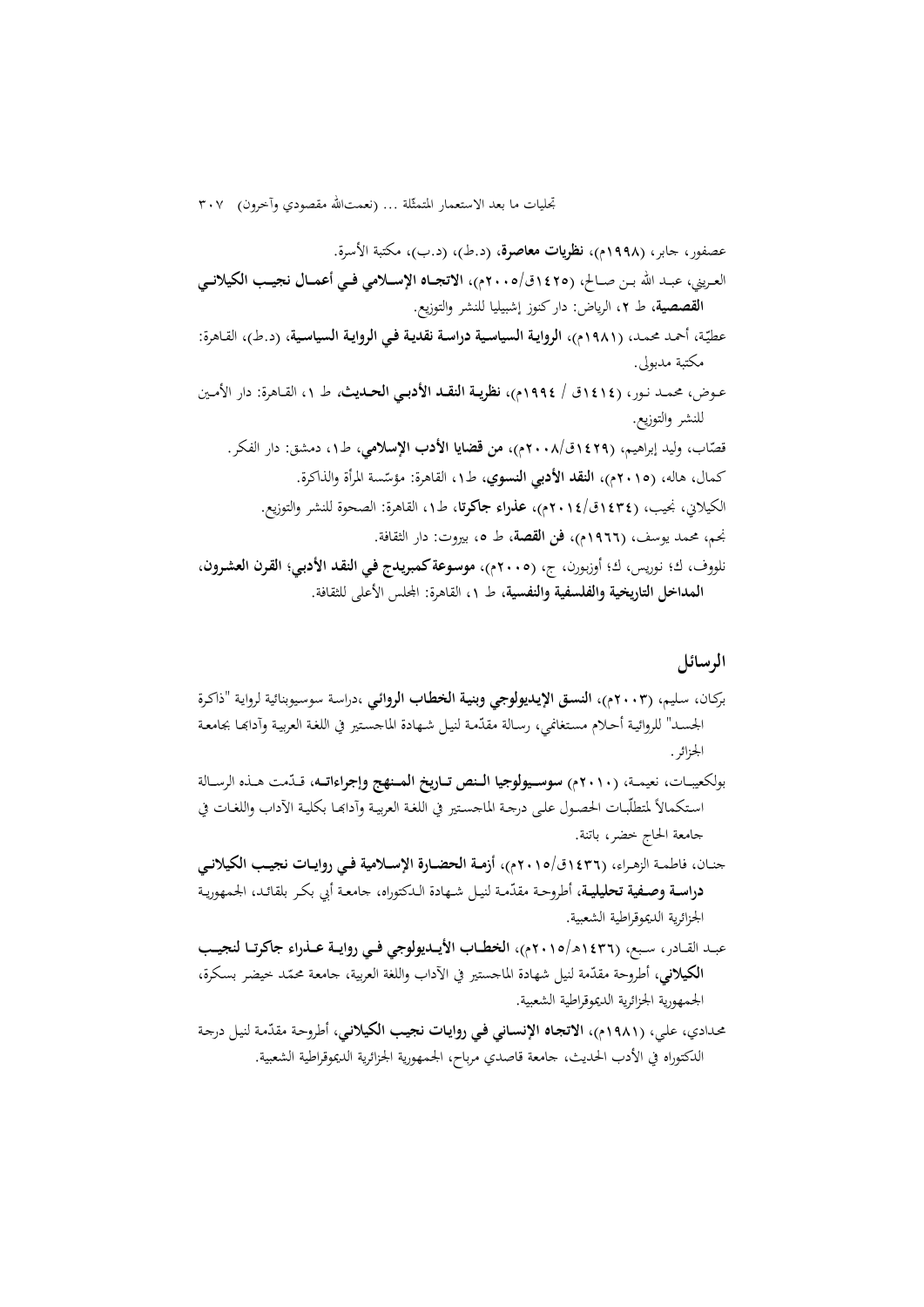#### **المقالات**

- أبـو ملحـة، محمــد بـن يحـيي، (٢٠٠٩م)، «إســلاميّة الشخصـيات في روايــات نجيـب الكـيلاني»، **مجلــة**<br>. ا**لدراسات اللغوية والأدبية**، العدد الأوّل، صص ٢٠٣-٢٢١.
- خســروی،كــبرى، (1393ش)، «بررســی و تبيــين جايگــاه زن در روايــات نجيــب الکيلانــی»، **پژوهشــنامه زنان**، شماره ۲، صص ۲۳–۶**۱**.
- الحــدّاد، عبــاس يوســف، (٢٠٠١م)، «نقــد مــا بعــد الكولونياليّــة»، ا**لبيـــان**، الكويــت، العــدد ٣٦٦، صص ٣٠-٣٩.
- حديــدي، صــبحي، (1993م)، «الخطــاب مــا بعــد الكولونيــالي في الأدب والنظريــة النقديــة»، **الكرمـــل**، فلسطين، العدد ٤٤، صص ٦١–٦٧.
- في أدب ونقــد مــا بعــد الكولونيالي »، **علامـــات فـــي النقـــد**، الســعودية، ّ ســليمان، خالــد، (2004م)، « ــة العدد ،54 صص .123-86
- صـالح بـک، مجيـد؛ زهـرا سـلطاني؛ زينـب دهقـاني، (1398ش)، «گفتمـان پسااسـتعماری در دو رمـان موسـم الهجرة إلى الشمال از طيّب صالح و سووشون از سيمين دانشور»، **كاوشiامه ادبيات تطبيق**ى، شماره ،33 صص .80-59
- عبـدی، صـلاح الـدين؛ زمـانی، شـهلا؛ «شخصـيتپردازی در ادبيـات داسـتانی نجيـب الکيلانـی»، **زن در فرهنگ و هنر**، شمارۀ ،3 صص .116-97
- عسـگری حسـنکلو، عسـگر، (1386ش)، «سـير نظريـههای نقـد جامعهشـناختی ادبيـات»، **ادبپژوهــی**، شماره ،4 صص ٤٣-٢٤-
- محسنینيا، ناصر، (1388ش)، «مبانی ادبيات مقاومت معاصر ايران و عـرب» ، **نشـريه ادبيـات پايـداری**، شماره ،1 صص .158-143

ميرزايي، فرامرز؛ بشرى جزايري راد؛ خليل پرويني؛ هادي نظري منظّم، (١٣٩٧ش/١٣٩٨م)، «فصام الهويّة بـين أنوثـة قـاهرة ورجولـة مقهـورة: قـراءة مـا بعـدكولونياليـة في روايـة "العطـر الفرنسـي" لأمـير تـاج السـر»، **ّة دراسات في اللغة العربية وآدابها**، العدد ،27 صص .104-85 **مجل**

#### **Persian and Arabic sources**

#### **Books**

Bashiri, A. (2014). *Sociological Analysis of Suoshun's Novel*. First Edition, Tehran: Arvij Publishing. [In Persian].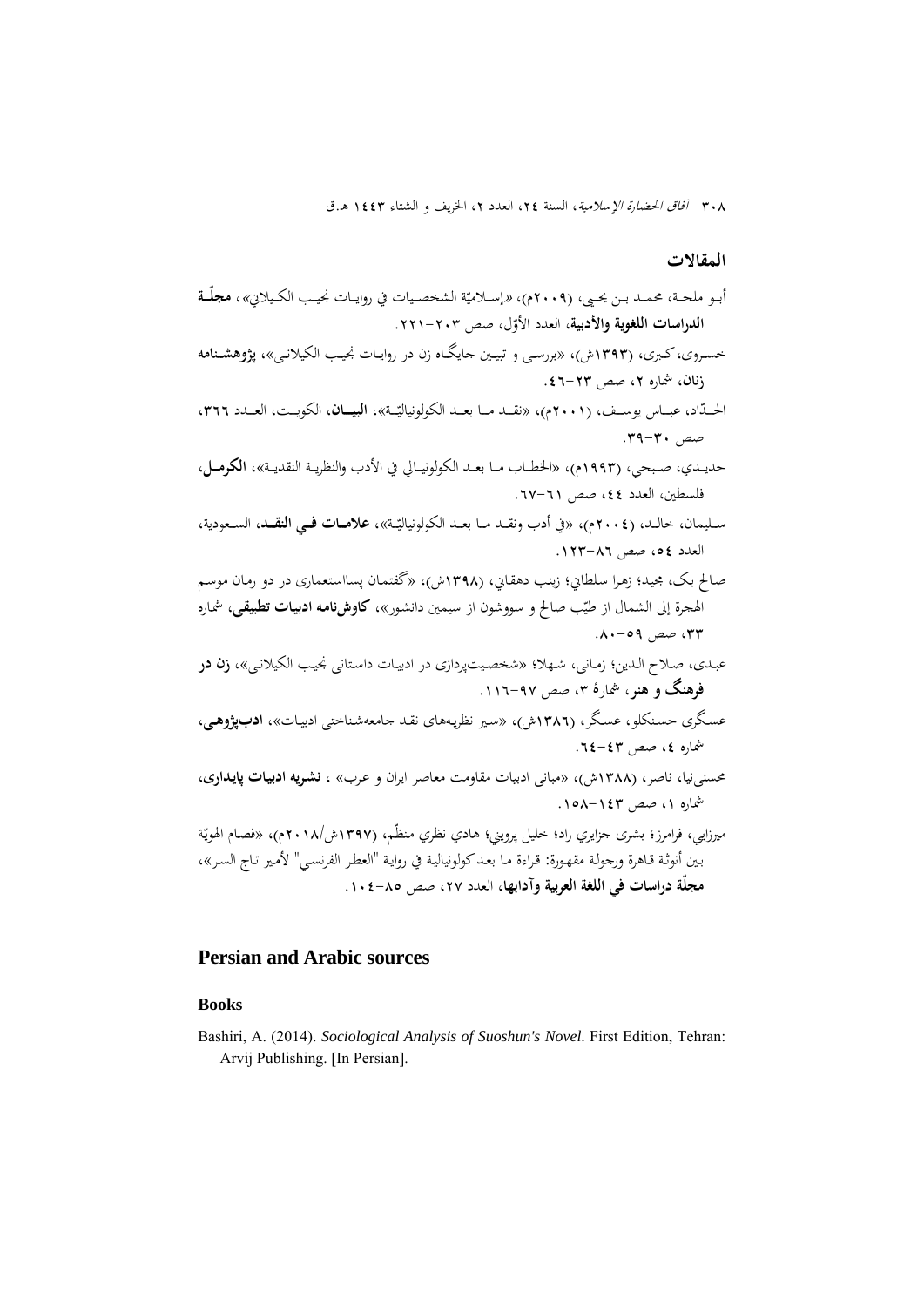- Bilal. A.K. (1336 / 2015). *Revolutionary Visions in the Story and the Novel (Critical Readings in Egyptian Models)*. first edition, Amman: Dar Al-Manhajj for Publishing and Distribution. [In Arabic].
- Dastgheib, A. (2008). *In the Mirror of Criticism*. First Edition, Tehran: The Art of Islamic Propaganda. [In Persian].
- Haj Yahya, Y. (1430/2009). *Muslim Issues in Contemporary Islamic Stories*. [In Arabic].
- Hijazi, S. (1425 / 2004). *an introduction to the curricula of contemporary literary criticism with an appendix of the Dictionary of Literary Terms*. first edition. Damascus: Dar al-Tawfiq. [In Arabic].
- Khalifa, K.S.M. (1428 / 2007). *the Islamic character in the modern Egyptian novel (analysis and criticism)*. first edition. Riyadh: Al-Obaikan Library. [In Arabic].
- Ragheb, N. (2003). *Encyclopedia of Literary Theories*, first edition, Cairo: The Egyptian International Publishing Company - Longman. [In Arabic].
- Asfour, J. (1998). *Contemporary Theories*. Family Library. [In Arabic].
- Attia, A. M. (1981). *The Political Novel, A Critical Study of the Political Novel*. Cairo: Madbouly Library. [In Arabic].
- Awad, M.N. (1414 / 1994). *Theory of Modern Literary Criticism*. first edition. Cairo: Dar Al-Amin for Publishing and Distribution. [In Arabic].
- Qassab, W.I. (1429 / 2008). *from the issues of Islamic literature*, first edition. Damascus: Dar Al-Fikr. [In Arabic].
- K. H (2015). *Feminist Literary Criticism*. first edition. Cairo: Women and Memory Foundation. [In Arabic].
- K. N. (1434 / 2014). *the Virgin of Jakarta*. first edition. Cairo: Awakening for Publishing and Distribution. [In Arabic].
- Najm, M.Y. (1966). *The Art of Story*. Fifth Edition. Beirut: House of Culture. [In Arabic].
- Naloof, K; Norris, K; Osborne, J. (2005), *The Cambridge Encyclopedia of Literary Criticism; The twentieth century, historical, philosophical and psychological approaches*. first edition. Cairo: The Supreme Council of Culture. [In Arabic].

#### **Messages**

- Berkane, S. (2003). *The Ideological Pattern and the Structure of the Novelist Discourse, a socio-physical study of the novel "The Memory of* the *Flesh" by the novelist Ahlam Mosteghanemi*, a thesis submitted to obtain a master's degree in Arabic language and literature at the University of Algiers. [In Arabic].
- Boulkaibat, N. (2010). *Sociology of the Text History and Procedures of the Curriculum*. This thesis was submitted to complete the requirements for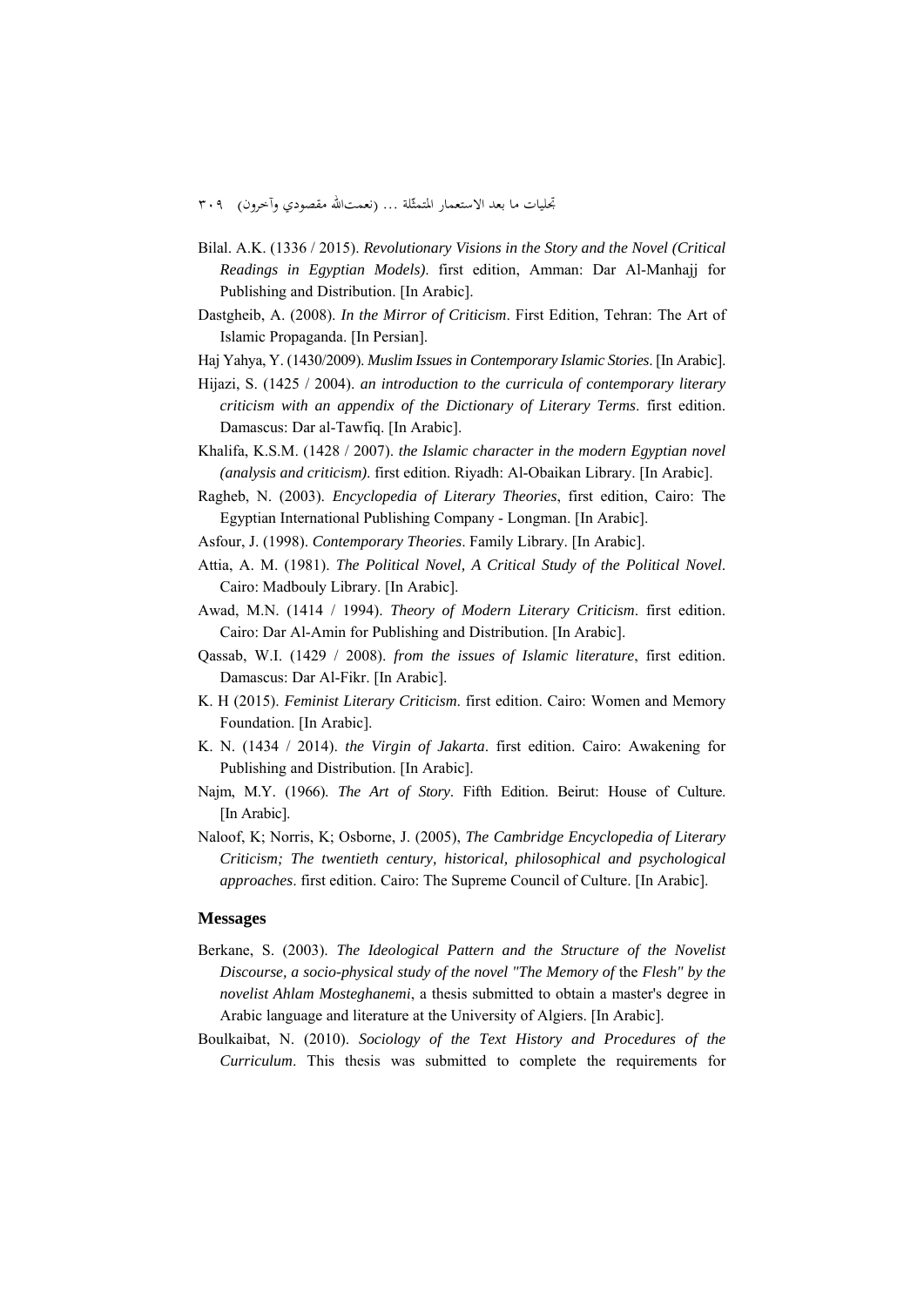٣١٠ *آفاق الحضارة الإسلامية*، السنة ٢٤، العدد ٢، الخريف و الشتاء ١٤٤٣ هـ.ق

obtaining a master's degree in Arabic Language and Literature at the Faculty of Arts and Languages at the University of Hajj Khidr, Batna: [In Arabic].

- Jinan, F.Z. (1436 / 2015). *the crisis of Islamic civilization in the novels of Najib al-Kilani, a descriptive and analytical study*. a thesis submitted to obtain a doctorate, University of Abu Bakr Belkaid. People's Democratic Republic of Algeria. [In Arabic].
- Abdul Qadir, Seven, (1436 AH / 2015 AD), The Ideological Discourse in the Novel of The Virgin of Jakarta by Najib al-Kilani, thesis submitted to obtain a master's degree in Arabic Language and Literature, University of Muhammad Khider, Biskra, People's Democratic Republic of Algeria. [In Arabic].
- Mehdadi, Ali, (1981 AD), The Human Attitude in the Novels of Najib Al-Kilani, a thesis submitted for a PhD in Modern Literature, Kasdi Merbah University, People's Democratic Republic of Algeria. [In Arabic].

#### **Articles**

- Abu Melha, M.Y. (2009). The Islamism of Characters in the Narratives of Najib al-Kilani. *Journal of Linguistic and Literary Studies*. (1), 203-221. [In Arabic].
- Khosravi, K. (2014). Study and explanation of the position of women in the narrations of Najib al-Kilani. *Journal of Women*. (2), 23-46. [In Persian].
- Haddad, A.Y. (2001). Post-colonial criticism. *Al-Bayan*. Kuwait: (366), 30-39. [In Arabic].
- Hadidi, S. (1993). Postcolonial Discourse in Literature and Critical Theory. *Carmel*. Palestine: (44). 61-67. [In Arabic].
- Suleiman, K. (2004). On Postcolonial Literature and Criticism. *Signs in Criticism*. Saudi Arabia: (54), 86-123. [In Arabic].
- Saleh Beck. M; Soltani. Z; Dehghani, Z. (1398). Postcolonial discourse in two novels of the season to the north by Tayeb Saleh and Suvshun by Simin Daneshvar. *Comparative Literature Exploration*. (33). 59-80. [In Persian].
- Abdi, S; Zamani. S. Characterization in Najib Al-Kilani Fiction. *Woman in Culture and Art*. (3). (97-116). [In Persian].
- Asgari Hasankloo, A. (2007). The Theory of Sociological Criticism of Literature. *Literature Research*. (4). (43-64). [In Persian].
- Mohseninia, N. (2009). Fundamentals of Contemporary Iranian and Arab Resistance Literature. *Journal of Sustainability Literature*. (1). (143-158). [In Persian].
- Mirzaei, F; Algerian Rad, B; Birwini, K, Nazari monazam, H. (1397 / 2018). Identity schizophrenia between oppressed femininity and oppressed manhood: a post-colonial reading in the novel "The French Perfume" by Amir Taj Al-Sir. *Journal of Studies in Arabic Language and Literature*. (27). 85-104. [In Persian].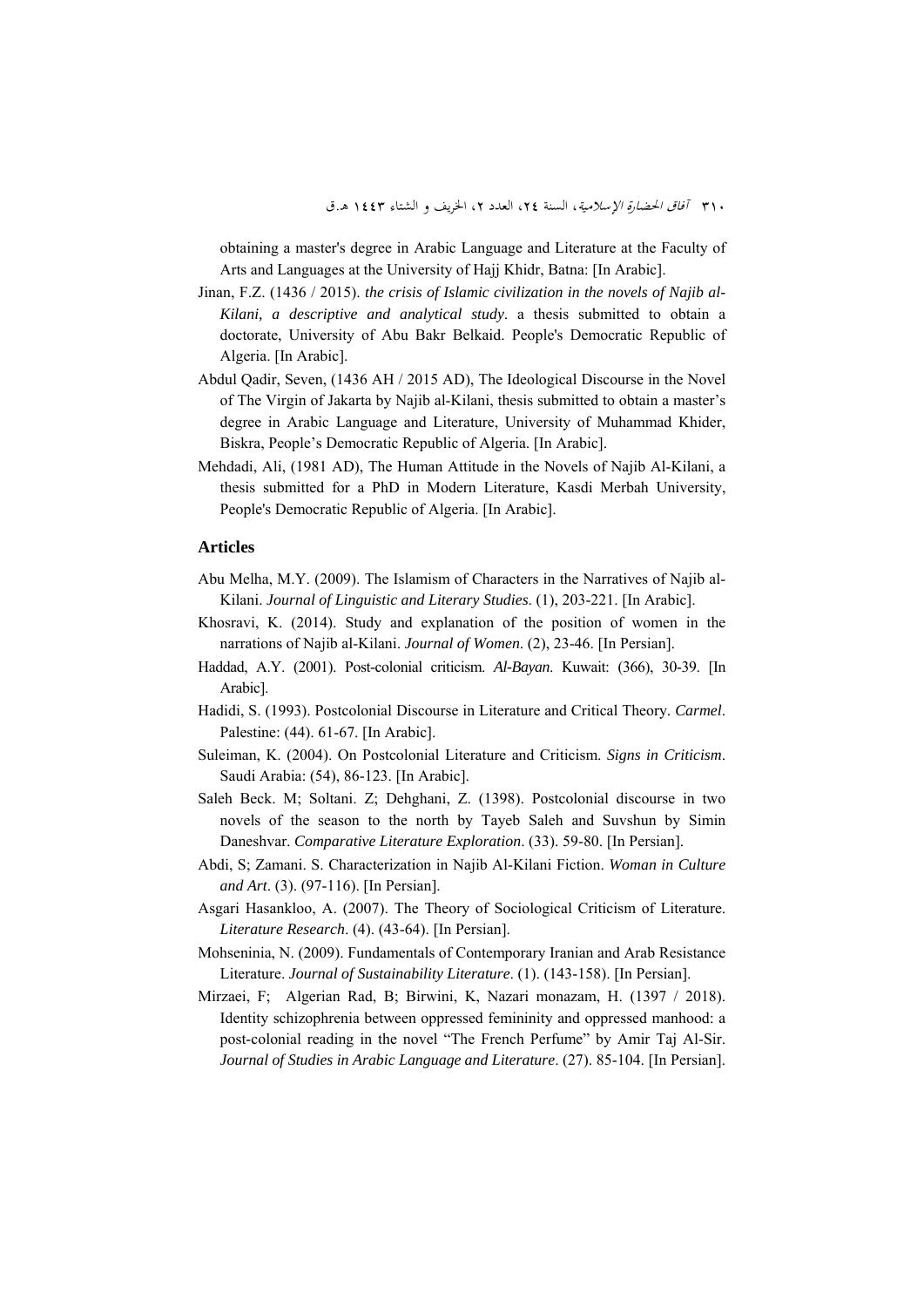**آفاق الحضارة الإسلامية، پژوهشگاه علوم انساني و مطالعات فرهنگي**  دوفصل نامهٔ علمی (مقالهٔ علمی ــ یژوهشی)، سال ۲۴، شمارهٔ ۲، پاییز و زمستان ۱۴۰۰، ۲۷۹–۳۱۲

**جلوههاي پسااستعماري شخصيتهاي مثبت زن در رمان «عذرا جاكارتا» نجيب الكيلاني** 

**نعمتاالله مقصودي**\*\*\*

**محمدجواد پورعابد**\*\*، **ناصر زارع**\*\*\*، **رسول بلاوي**\*\*\*\*

#### **چكيده**

بررسيهاي جامعهشناختي ادبيات ميتواند ساختار فرهنگي جامعه را اصلاح و مشكلات آن را حل كرده و آن را در زمينههاي مختلف دگرگون سازد. از سويي ديگر ملاحظه ميكنيم كه رمان با داشتن جايگاه بارزي در بيان موضوعات اجتماعي، از ساير دانشها و فنون ادبي متمايز شده است. رمان اسلامي نيز يكي از انواع ادبي است كه به بيان موضوعات جامعه اسلامي همت گماشته است؛ زيرا نميتوان اين ادبيات را از پرداختن به موضوعات اجتماعي مهم ملتها به دور داشت. بنابراين، رمان اسلامي به موضوع پايداري پرداخت و دردهاي مردم ستمديدهاي كه زير يوغ استعمار زندگي ميكنند را به تصوير كشيد. نجيب الكيلاني پيشگام رمان معاصر اسلامي، به شخصيت زن در رمانهايش و به ويژه رمان عذراء جاكرتا توجه ويژهاي نشان داده است و به عنوان يك رماننويس اسلامي، أغلب نمونههاي شخصيت زن را در رمانهايش بهكار برده است تا با خوانشي تأكيدآميز به بيان نقش زن و موضع وي در قبال موضوع مقاومت بپردازد. اين جستار با روشي

> دانشجوي دكتري رشتة زبان و ادبيات عربي، دانشگاه خليج فارس، بوشهر، إيران، maghsoudinm@gmail.com

 دانشيار گروه زبان و ادبيات عربي، دانشگاه خليج فارس، بوشهر، إيران (نويسندة مسئول)، m.pourabed@pgu.ac.ir

.

 دانشيار گروه زبان و ادبيات عربي، دانشگاه خليج فارس، بوشهر، إيران، ir.ac.pgu@nzare \*\*\*\* دانشيار گروه زبان و ادبيات عربي، دانشگاه خليج فارس، بوشهر، إيران، r.ballawy@pgu.ac.ir تاريخ دريافت: ،1400/03/01 تاريخ پذيرش: 1400/06/28

Copyright © 2018, IHCS (Institute for Humanities and Cultural Studies). This is an Open Access article distributed under the terms of the Creative Commons Attribution 4.0 International, which permits others to download this work, share it with others and Adapt the material for any purpose